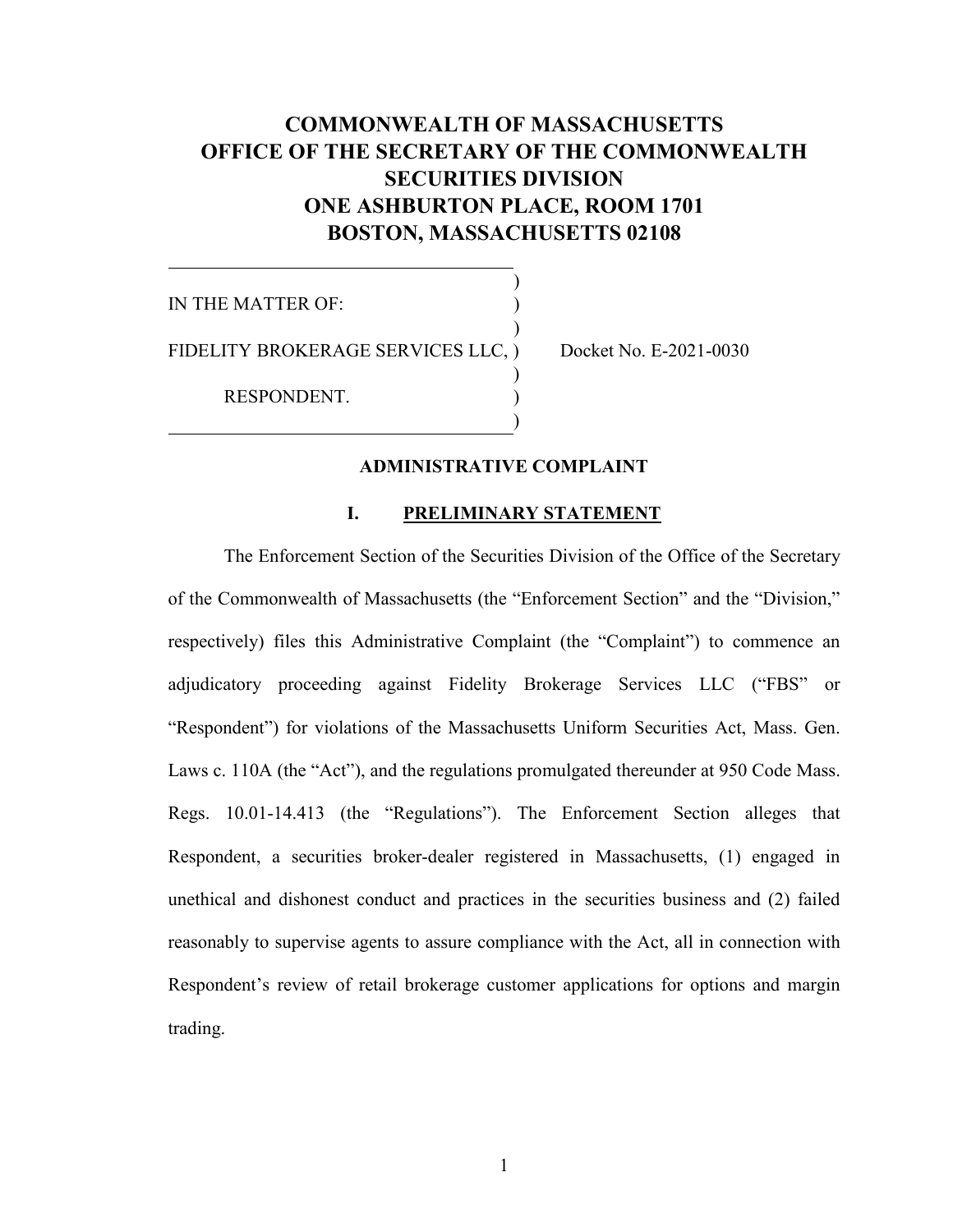The Enforcement Section seeks an order: (1) finding as fact all allegations set forth in Sections IV through VI, inclusive, of this Complaint; (2) concluding that Respondent violated the Act and the Regulations as alleged in Section VII of this Complaint; (3) finding that all of the sanctions and remedies requested herein are in the public interest and necessary for the protection of Massachusetts investors; (4) requiring Respondent to permanently cease and desist from further conduct in violation of the Act and the Regulations; (5) censuring Respondent; (6) requiring Respondent to retain an independent compliance consultant to review Respondent's relevant written supervisory policies and make appropriate recommendations for revisions; (7) imposing an administrative fine upon Respondent in an amount and upon such terms and conditions as the Presiding Officer may determine; and (8) taking any such further action which may be necessary or appropriate in the public interest and for the protection of Massachusetts investors.

#### **II. SUMMARY**

Fidelity Brokerage Services LLC ("FBS"), a securities broker-dealer and a subsidiary of Boston-based FMR LLC (d/b/a "Fidelity Investments"), has repeatedly failed to perform reasonable due diligence in connection with the approval of Massachusetts customer accounts. Specifically, FBS engaged in facially unethical and dishonest conduct in the securities business by recklessly failing to make a good-faith effort to review options and margin applications submitted by individual retail investors. As a result of FBS's halfhearted and lackadaisical attitude toward safeguarding, the firm granted options and margin approval to Massachusetts customers in violation of Massachusetts securities laws.

FBS's blatantly unethical disregard for safeguarding, along with its inadequate supervisory compliance policies, continue to risk exposing retail brokerage customers to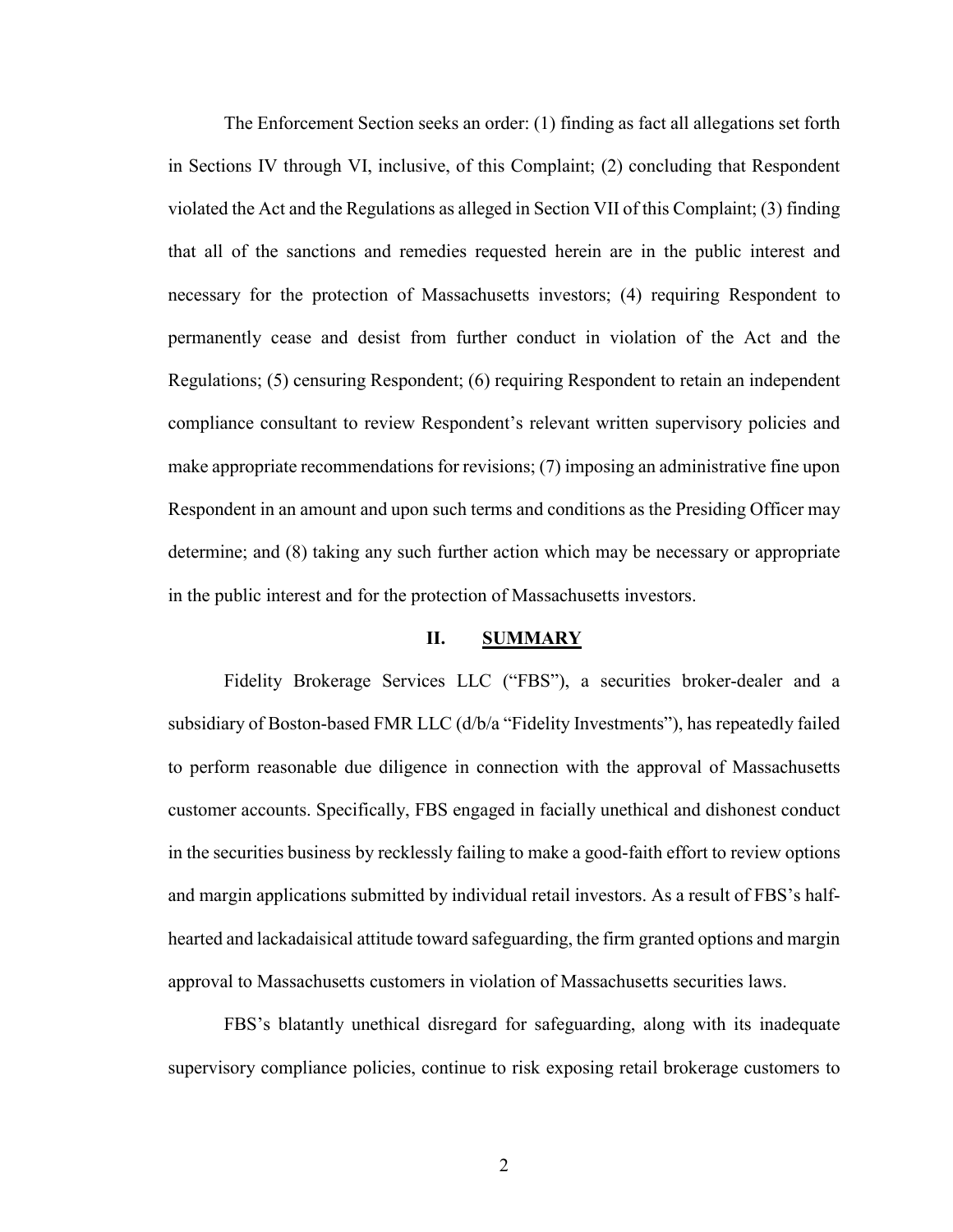the hazards of options<sup>[1](#page-2-0)</sup> and margin<sup>[2](#page-2-1)</sup> trading, thereby threatening both the financial health of its Massachusetts customers and the stability of the securities market. These failures are especially problematic in light of the explosive growth FBS experienced in its retail brokerage account business over the course of 2021. As of September 30, 2021, FBS had a total of 30.9 million retail brokerage accounts, a 22.9% increase from Q3 of 2020. Younger customers were responsible for opening a substantial number of these new retail brokerage accounts. In fact, customers age 35 or younger opened 1.6 million of the 4.1 million total new accounts that FBS gained during Q1 of 2021, a 222.8% increase from Q1 of 2020. During Q2 of 2021, FBS gained an additional 697,000 new retail brokerage accounts that were opened by customers age 35 or younger, a 65% increase from Q2 of 2020.

FBS utilizes a Central Review Team (the "CRT"), a group of only approximately 50 broker-dealer agents, to review options and margin applications from all FBS customers. In the course of this business, FBS (1) failed to conduct the most basic due diligence, such as reviewing customer information already on file, before granting options and margin trading approval, (2) failed to reasonably train CRT members, and (3) failed to monitor and enforce its own policies and procedures to ensure compliance with Massachusetts securities laws. These failures run contrary to well-established regulatory requirements and guidance concerning the review of options and margin applications.

<span id="page-2-0"></span><sup>&</sup>lt;sup>1</sup> Options trading is considered to be particularly risky due to options' relative complexity, their lack of liquidity, and the fact that simply breaking even requires the holder or writer to accurately predict short-term price fluctuations in the underlying asset.

<span id="page-2-1"></span> $^2$  Margin trading involves using an account's securities holdings as collateral to borrow money from the brokerage firm in order to purchase additional securities; this practice entails the inherent risks of indebtedness, plus a minimum account equity requirement that the brokerage firm may satisfy by selling securities in the account without notice to the customer.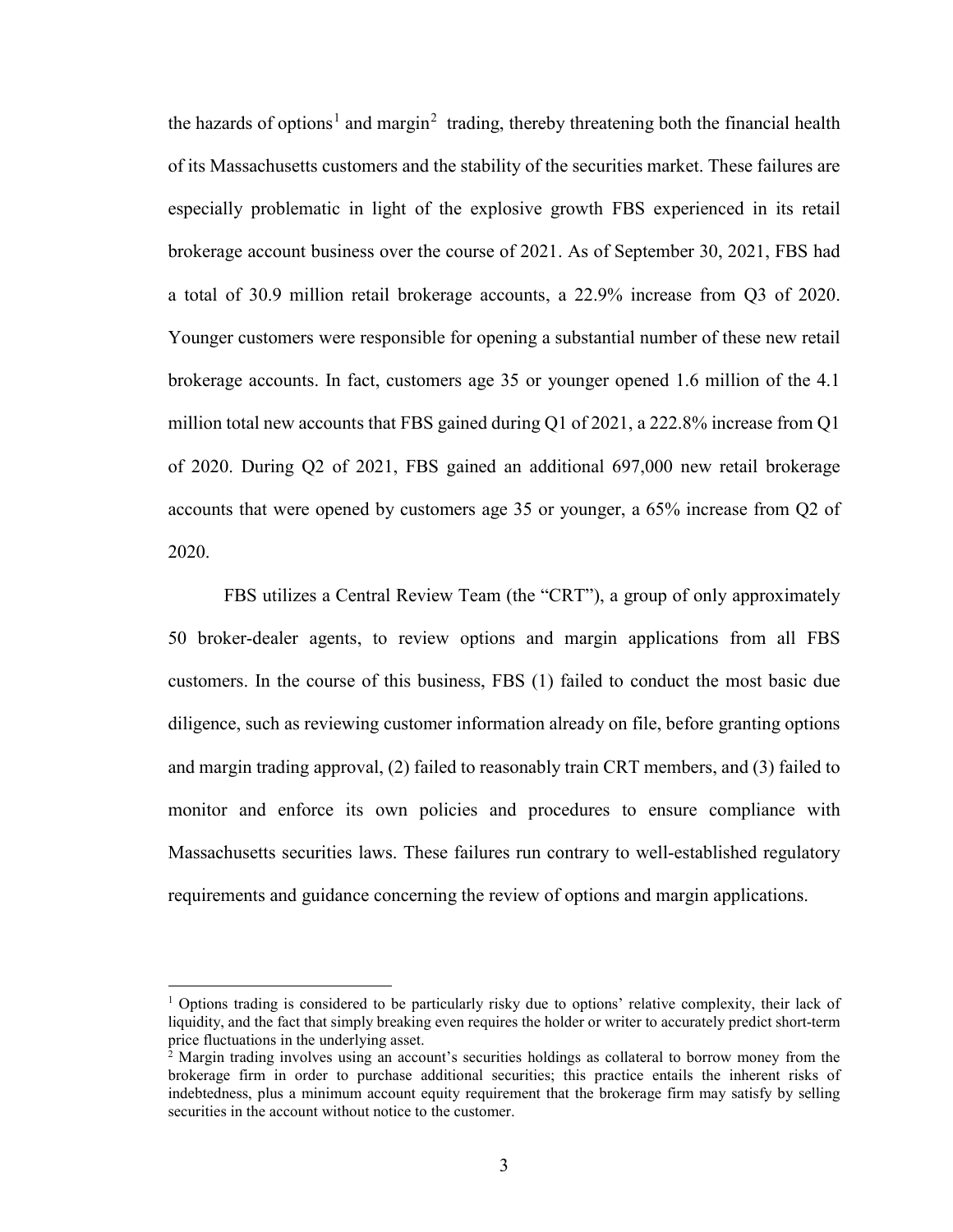In fact, as of July 2016, FBS included a provision in its Options Application Review Compliance Policy (the "Provision" and the "Policy," respectively) that instructed options application reviewers to "be alert to a customer initiating a pattern of reapplying for options approval by frequently increasing his or her financial or experience information in order to meet the approval standards." As the basis for the Provision, the Policy cited Financial Industry Regulatory Authority ("FINRA") Rule 2360(b)(16)(B), which FBS itself described as requiring member firms to exercise due diligence to obtain essential facts relative to a customer's financial situation and investment objective when considering that customer's options application. FBS retained the Provision when it updated the Policy in August 2020, but it removed the Provision from the Policy during the second half of 2021.

Despite including the Provision within the Policy between July 2016 and the second half of 2021, FBS's careless attitude toward the review of options applications from retail brokerage accounts resulted in the firm never actually enforcing the Provision. FBS failed to inform key CRT members about the Provision, let alone provide them with guidance as to what constitutes a "pattern" or how to identify one. Furthermore, FBS has never required CRT members to read the Policy, so they never had an opportunity to discover the Provision for themselves.

FBS's approach to compliance with respect to the Provision is especially problematic given that, in each of the years during which the Provision was included in the Policy but not enforced, the firm's President signed a certification stating that FBS had reviewed and tested its compliance policies. If FBS had actually reviewed the Policy on an annual basis, the firm would have removed the Provision from the Policy prior to 2021. If FBS had actually tested the Provision before deciding to cease enforcing it, the firm would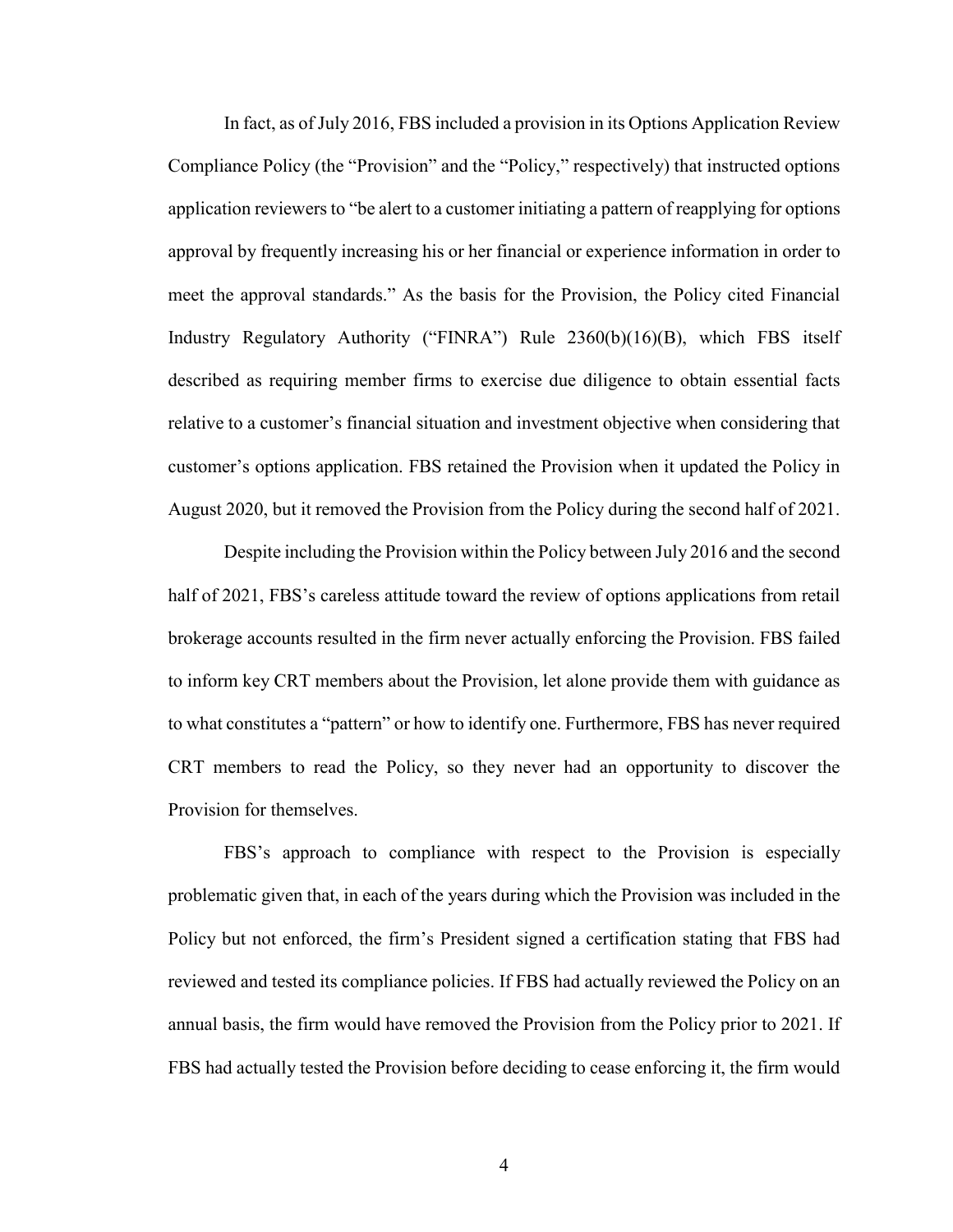have discovered the significant number of successive options applications that some of its retail customers had submitted. Thus, the annual compliance certification appears to be nothing more than a paper formality.

FBS's failure to enforce the Provision, coupled with its assembly line approach to options and margin application review,<sup>[3](#page-4-0)</sup> created an options and margin approval process that was easy for retail brokerage customers to outsmart. Despite having access to every prior options and margin application that a retail brokerage customer has ever submitted, CRT members never look beyond the single application in front of them. This approach enabled FBS to approve just over 27,375 options applications from retail brokerage accounts between mid-March 2020 and early-December 2021.

Consequently, CRT members never ascertained relevant customer information and missed glaring inconsistencies across successive options applications submitted by retail brokerage accounts between mid-March 2020 and the end of June 2021. For example, CRT members failed to detect instances in which (1) customers claimed to have gained years of investment experience in the span of just a few days, (2) customers claimed to have lost years of investment experience, (3) a customer claimed to have been promoted from "Scientist" to "CEO" less than a day after FBS denied the customer's previous options application, (4) customers claimed that their annual incomes increased less than a day after FBS denied their prior options applications, (5) a customer claimed to have the occupation of "Job," and (6) an account submitted 11 options applications in the span of a single week.

<span id="page-4-0"></span><sup>&</sup>lt;sup>3</sup> CRT members view paper applications and composites generated from electronic applications posted in their assigned queues in order to render a final decision as to the account's eligibility for options and/or margin trading. The review of options and margin applications occurs in large batches; FBS expects CRT members to review paper applications at a rate of approximately 12 per hour and electronic applications at a rate of approximately 300 per hour. A CRT member might spend as little as a single minute reviewing an electronic application.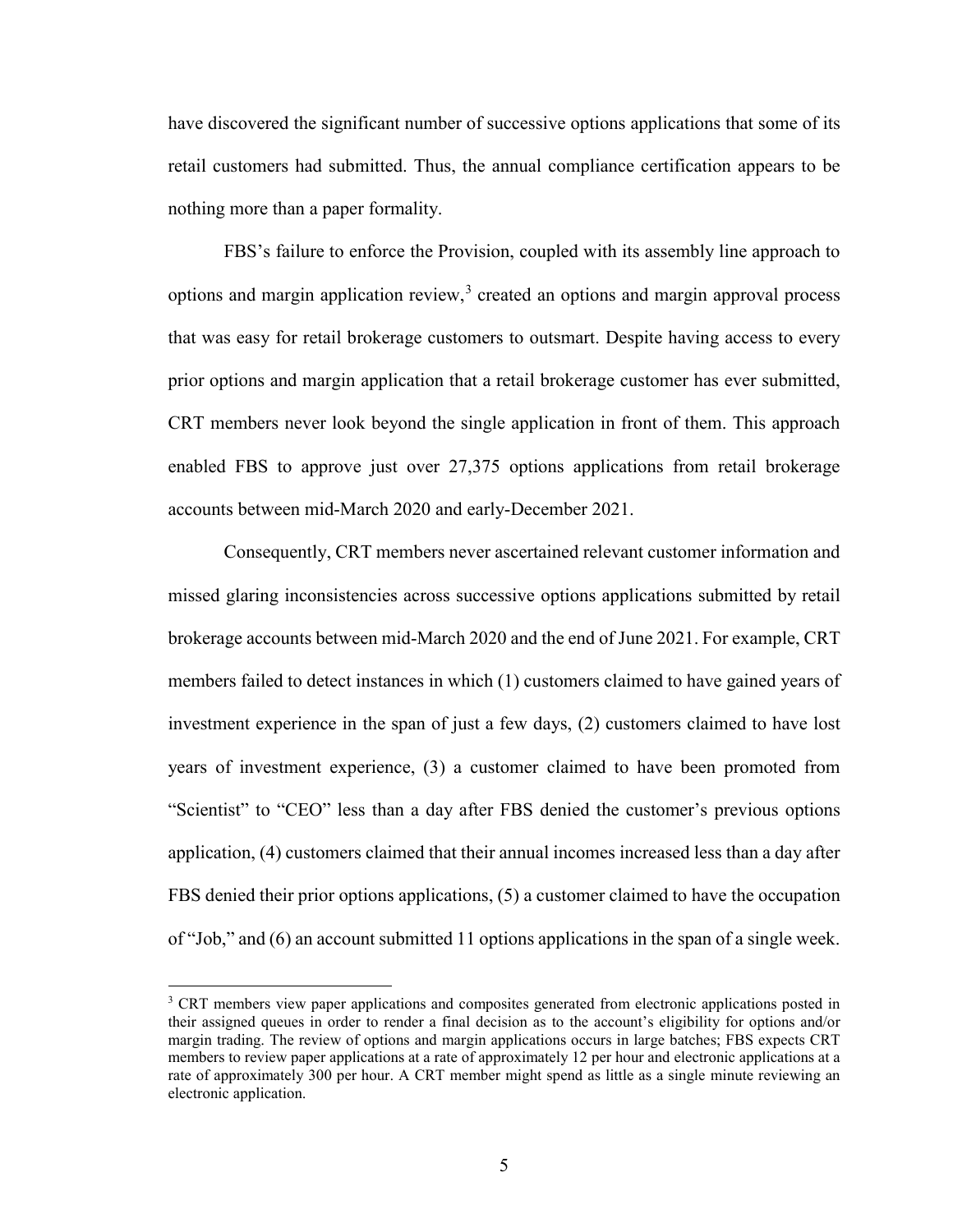CRT members approved these retail brokerage accounts for options trading at levels for which they had just recently been denied. Some of these customers went on to purchase options in popular "meme stocks," such as AMC Entertainment Holdings, Inc. ("AMC"), BlackBerry Limited ("BB"), and Nokia Corporation ("NOK"). In this respect, FBS fell far short of exercising the due diligence required to comply with the Act and the Regulations.

FBS's inattentiveness has also resulted in shortcomings related to the firm's compliance with regulations on margin trading approval. FINRA Rule 4210(b) obligates FBS to require that a customer deposit a minimum amount of equity, in the form of cash and/or securities, before FBS will approve that customer for margin trading. If a customer qualifies as a pattern day trader based on trading frequency, FBS must impose a greater minimum equity requirement. Since at least July 2018, FBS has not had any written policies or other procedures in place in order to ensure that a retail brokerage customer meets the applicable minimum equity requirement. Although CRT members have access to the necessary customer information in order to make this determination, FBS does not instruct them to do so. Consequently, FBS has approved a multitude of margin applications with no regard for whether those retail customers had sufficient funds to hedge against potential losses.

After the commencement of the Enforcement Section's investigation, FBS implemented a new policy prohibiting a retail brokerage account from submitting an electronic options application if the account has already submitted 2 other options applications within the prior 60 days. However, this does not necessarily prevent back-toback submissions of electronic options applications. FBS still does not limit how frequently a retail brokerage account may submit paper options applications, nor does it limit how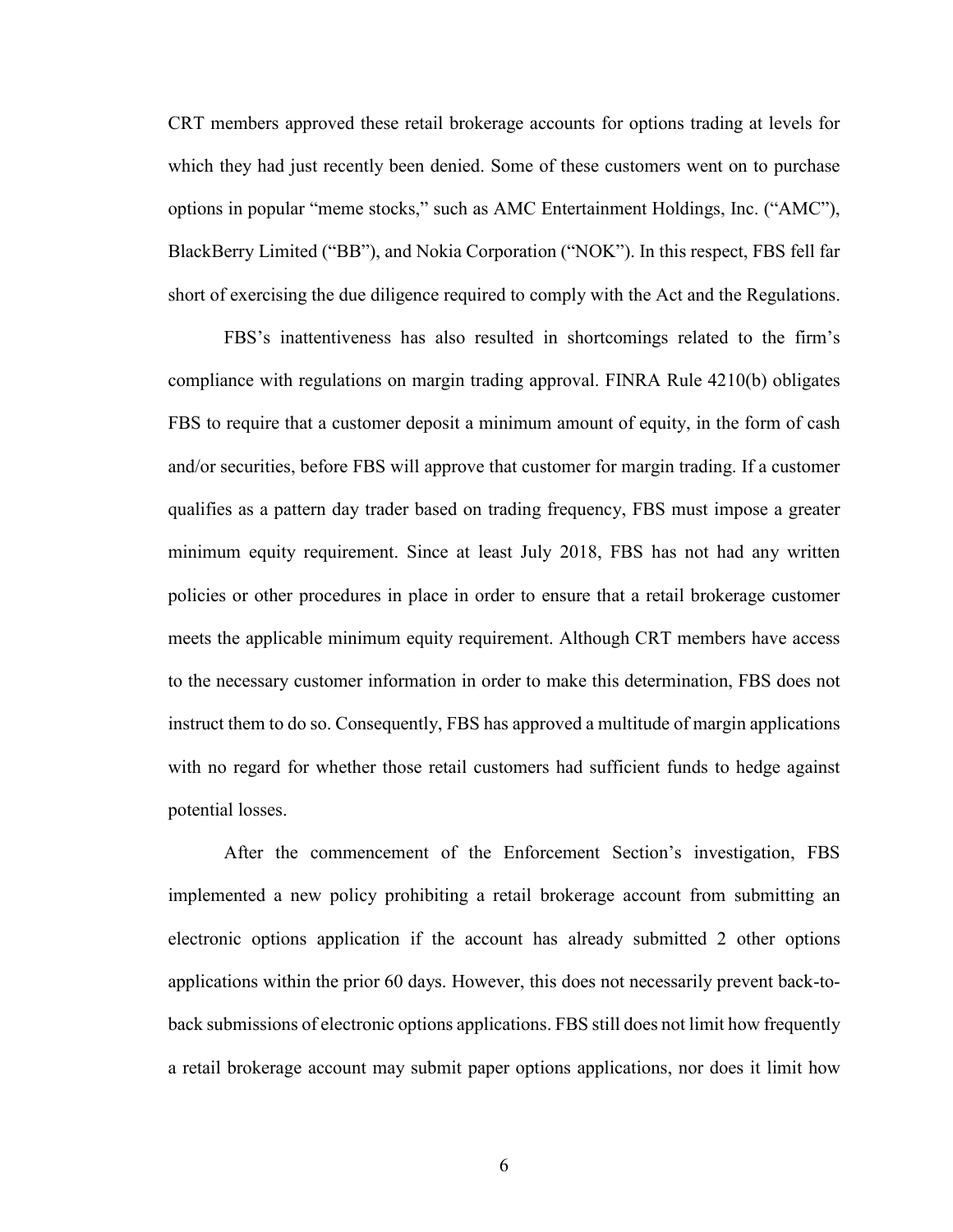frequently a retail brokerage customer may submit margin applications of either kind. Consequently, the Enforcement Section takes this action to ensure FBS remedies the deficiencies highlighted in this Complaint and acts in the best interest of its customers, and to bring the firm into compliance with Massachusetts securities laws.

## **III. JURISDICTION AND AUTHORITY**

1. The Division has jurisdiction over matters related to securities pursuant to the Act, codified at Chapter 110A of the Massachusetts General Laws.

2. The Enforcement Section brings this action pursuant to the authority conferred upon the Division by Sections 204, 407A, 412, and 414 of the Act, which empower the Division to conduct an adjudicatory proceeding to enforce the provisions of the Act and the Regulations.

3. The Enforcement Section files this Complaint in accordance with Section 10.06 of the Regulations.

4. The Enforcement Section reserves the right to move to amend this Complaint pursuant to Section 10.06 of the Regulations.

5. The Enforcement Section reserves the right to bring additional Administrative Complaints to reflect information discovered during its current and ongoing investigation into this matter.

#### **IV. RELEVANT TIME PERIOD**

6. Except as otherwise expressly stated, the acts and practices described herein occurred during the approximate time period of March 17, 2020 to June 30, 2021, inclusive (the "Relevant Time Period").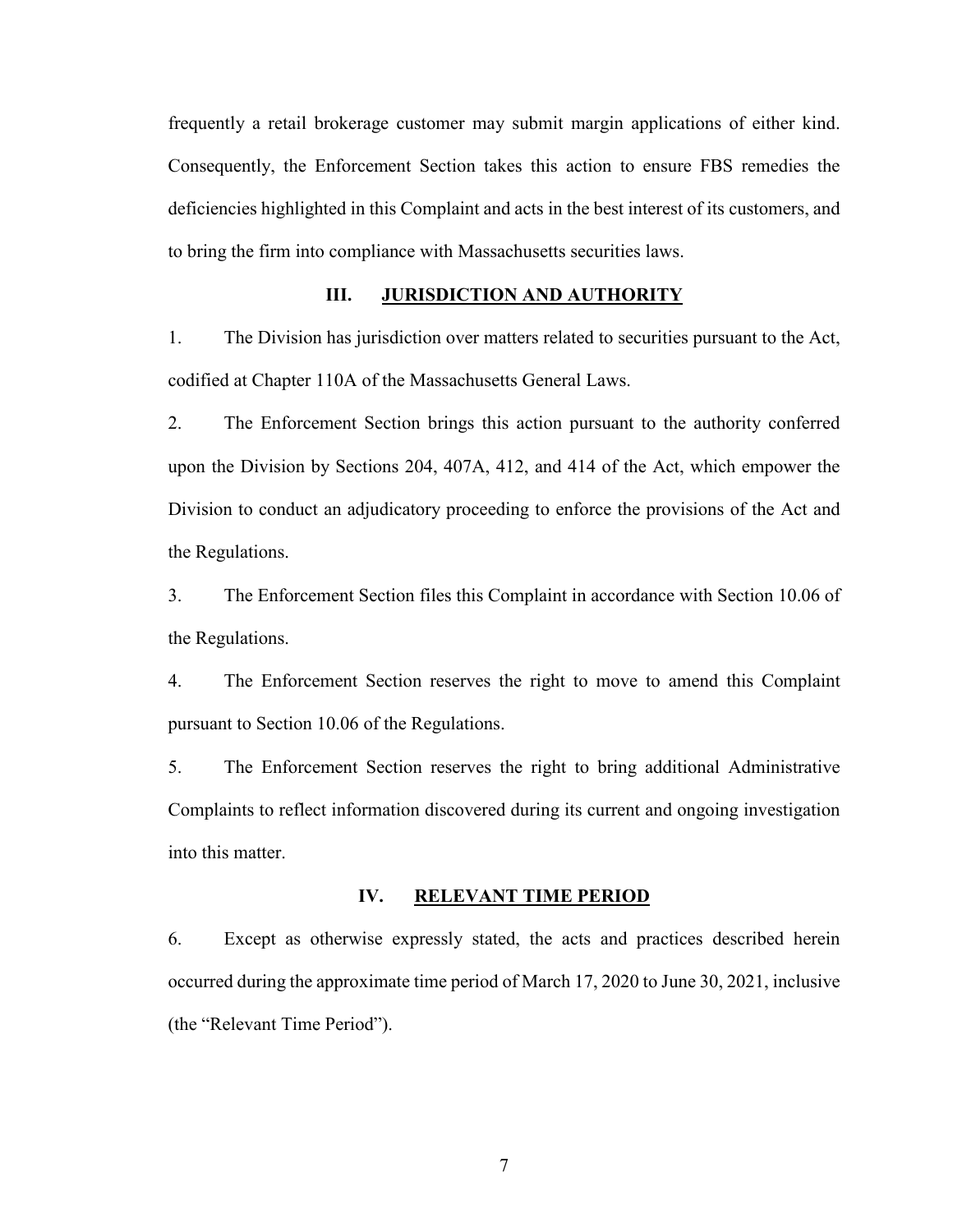#### **V. RESPONDENT**

7. Fidelity Brokerage Services LLC ("Respondent") is a limited liability company organized under the laws of Delaware on June 8, 2000. Respondent has a last known principal place of business located at 900 Salem Street, Smithfield, Rhode Island 02917.

## **VI. STATEMENT OF FACTS**

#### **A. Background**

8. Respondent is a securities broker-dealer.

9. Respondent is a subsidiary of Fidelity Global Brokerage Group, Inc.

10. Fidelity Global Brokerage Group, Inc. is a subsidiary of FMR LLC.

11. Respondent has a Financial Industry Regulatory Authority ("FINRA") Central Registration Depository ("CRD") number of 7784.

12. Respondent was a FINRA member firm throughout the entirety of the Relevant Time Period and continues to be a FINRA member firm as of the date of this Complaint.

13. Respondent's predecessor entity originally became registered as a securities broker-dealer in Massachusetts on July 31, 1981.

14. As of June 30, 2021, Respondent had 82.8 million customer accounts.

15. As of June 30, 2021, Respondent had \$11.1 trillion in assets under management.

16. The average number of daily trades for Respondent's retail and institutional brokerage accounts was 3.5 million in Q1 of 2021, a 59.1% increase from Q1 of 2020.

17. The average number of daily trades for Respondent's retail and institutional brokerage accounts was 2.6 million in Q2 of 2021, a 14% increase from Q2 of 2020.

18. As of September 30, 2021, Respondent had a total of 30.9 million retail brokerage accounts, a 22.9% increase from Q3 of 2020.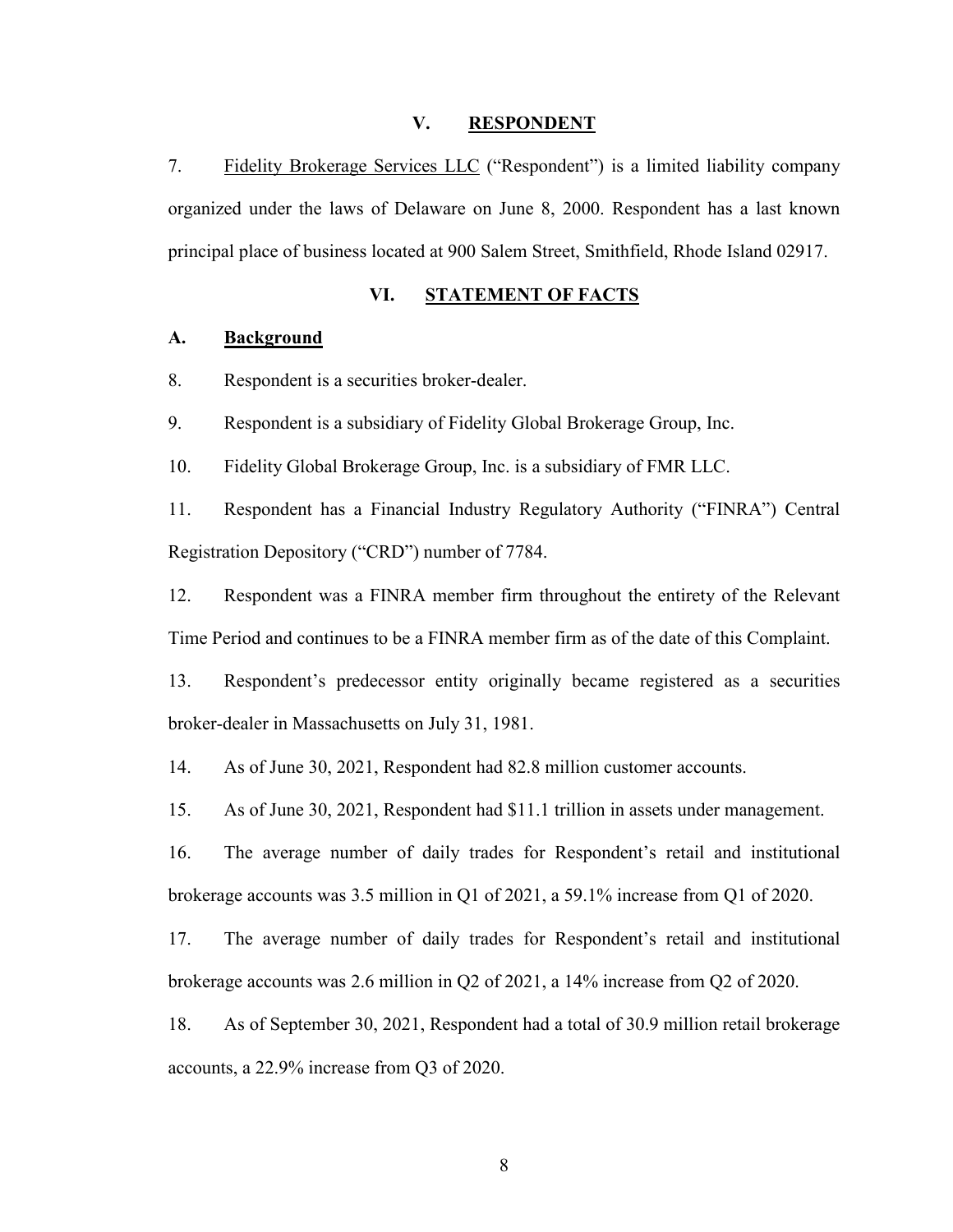19. During Q1 of 2021, 1.6 million of Respondent's 4.1 million total new accounts were retail brokerage accounts opened by customers age 35 or younger, a 222.8% increase from Q1 of 2020.

20. During Q2 of 2021, Respondent gained an additional 697,000 new retail brokerage accounts that were opened by customers age 35 or younger, a 65% increase from Q2 of 2020.

## **B. Respondent Failed to Enforce Its Policy Designed to Assure the Firm's Compliance with Regulatory Rules Requiring the Exercise of Due Diligence When Approving Applications for Options Trading.**

21. All of Respondent's brokerage account customers are able to place buy and sell orders for basic securities products, such as stocks and bonds.

22. Pursuant to securities industry regulations, Respondent must grant approval before a retail brokerage account may engage in the riskier practice of options trading.

23. Options trading is considered to be particularly risky due to options' relative complexity, their lack of liquidity, and the fact that simply breaking even requires the holder or writer to accurately predict short-term price fluctuations in the underlying asset.

24. Pursuant to securities industry regulations, Respondent must grant approval before a retail brokerage customer may engage in the riskier practice of margin trading.

25. Margin trading, or "trading on margin," is the practice of using a brokerage account's cash and/or securities holdings as collateral to borrow money from the brokerage firm in order to purchase additional securities.

26. Respondent advises that margin trading entails the risk of indebtedness, plus a minimum account equity requirement that Respondent may satisfy by selling securities in the account without notice to the customer.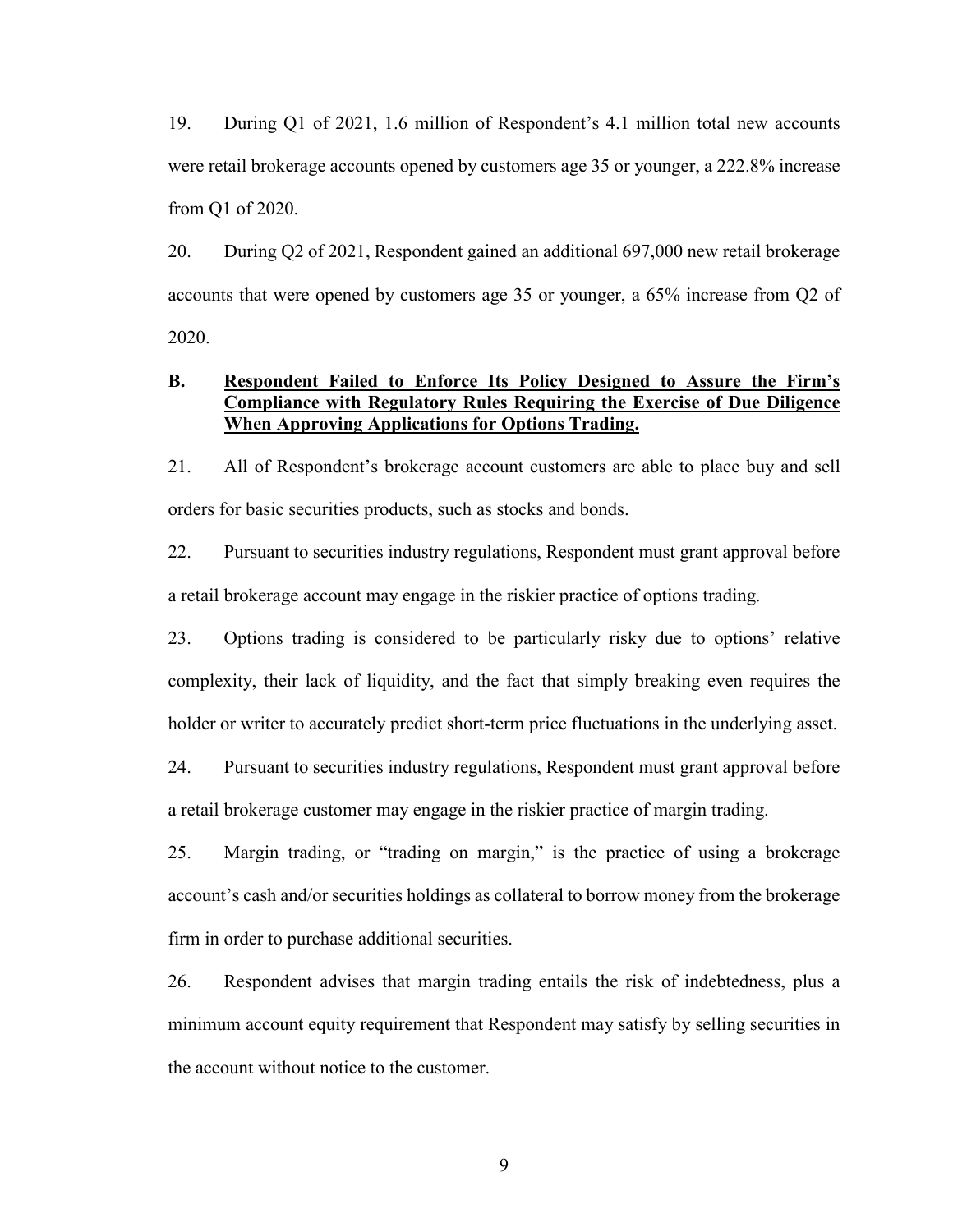27. Respondent has established an application review process for customers seeking to add an options and/or a margin trading feature to an existing retail brokerage account.

28. Respondent is responsible for ascertaining certain fundamental customer information prior to approving a customer for options trading.

29. Respondent will approve a retail brokerage account for options trading at one of the

following five (5) graduated levels, with each higher level permitting riskier types of

options trades, as described below:

Level 1 ( $a/k/a$  "Level A"): Covered call writing on equity options;

Level 2 (a/k/a "Level B"): Purchases of calls and puts (equity and index); writing of cash covered puts; includes all trading capabilities under Level 1;

Level 3 (a/k/a "Level C"): Equity and index spreads; covered put writing (selling puts against stock that is held short); includes all trading capabilities under Levels 1 and 2;

Level 4 ( $a/k/a$  "Level D"): Uncovered writing of equity options; includes all trading capabilities under Levels 1, 2, and 3; and

Level 5 ( $a/k/a$  "Level E"): Uncovered writing of index options; includes all trading capabilities under Levels 1, 2, 3, and 4.

30. The owner of a retail brokerage account may submit a combined options and margin application, a standalone options application, or a standalone margin application in paper format to one of Respondent's branch locations.

31. Alternatively, the owner of a retail brokerage account may submit an options and margin application, a standalone options application, or a standalone margin application electronically via Respondent's website.

32. Upon submission of a paper options and/or margin application, one of Respondent's employees scans the document and uploads the file to Respondent's computer system, which then posts it to an electronic list, or what Respondent refers to as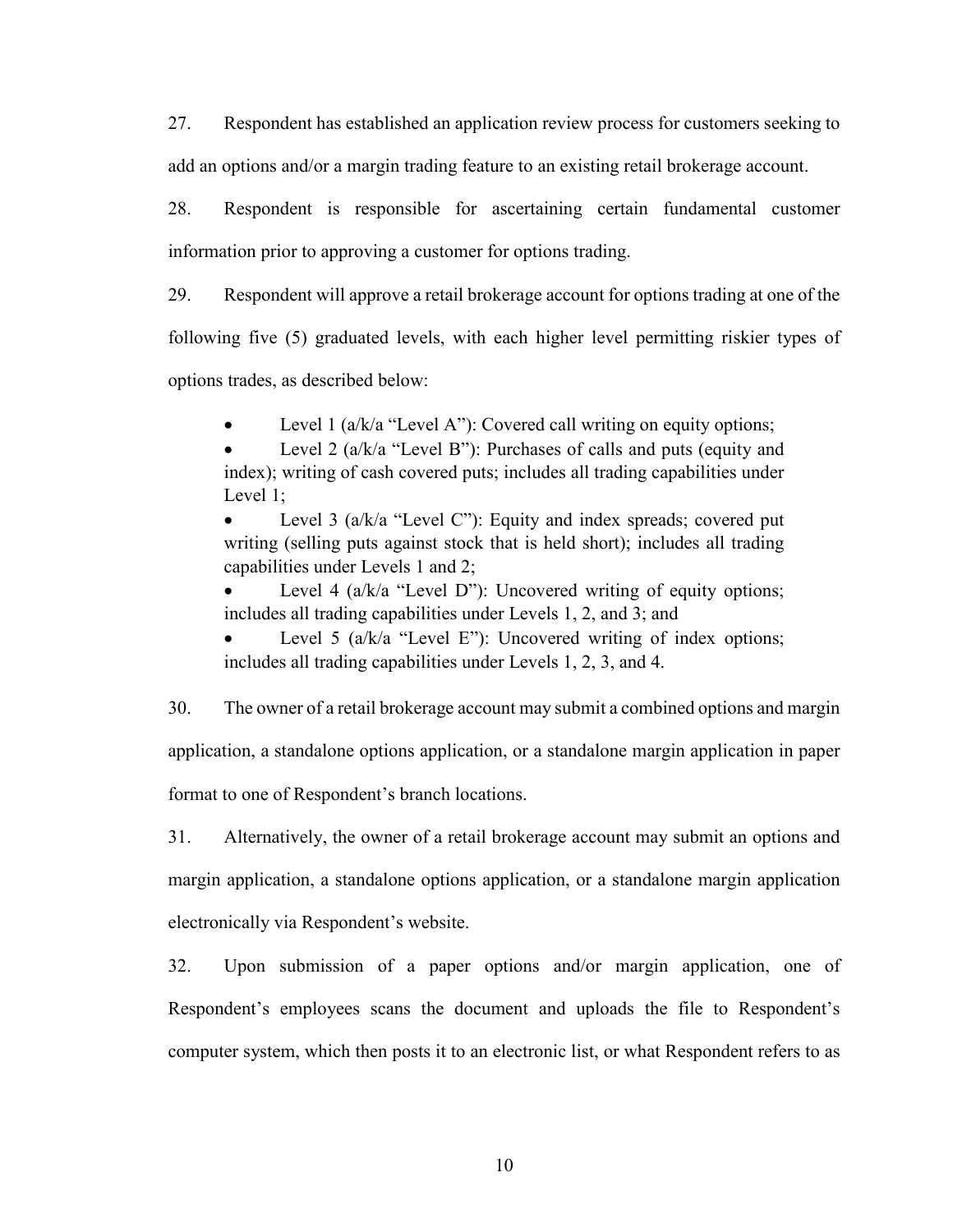a "queue," of paper options and/or margin applications in need of review; this particular queue is known as, "ROPMS8Q."

33. Upon submission of an electronic options and/or margin application, Respondent's specialized software extracts the relevant data and creates a composite of the customer's reported information.

34. After creating the composite, Respondent's computer system posts it to one of two queues depending on the application type.

35. Respondent's computer system posts composites generated from electronic options and margin applications, along with those generated from electronic standalone options applications, to a queue known as, "SCOOPTQ."

36. Respondent's computer system posts composites generated from electronic standalone margin applications to a queue known as, "SCOMARQ."

37. Respondent's computer system runs an algorithm that prescreens electronic options and/or margin applications for certain eligibility factors.

38. Respondent excludes certain retail brokerage customers from options and margin trading based on factors such as the customer's occupation or income source.

39. In order to qualify for options trading Level 3 or higher, Respondent requires a retail brokerage account owner to apply and be approved for margin trading.

40. From approximately March 2020 until approximately July 2020, Respondent imposed the following financial and investment-related requirements for each options level:

| Criteria  | Level 1 (A)  | Level 2 $(B)$ | Level $3(C)$  | Level $4(D)$  | Level $5(E)$  |
|-----------|--------------|---------------|---------------|---------------|---------------|
| Annual    | $$20,000$ or | $$50,000$ or  | $$50,000$ or  | $$100,000$ or | $$100,000$ or |
| Income    | more         | more          | more          | more          | more          |
| Net Worth | $$30,000$ or | $$50,000$ or  | $$100,000$ or | $$100,000$ or | $$100,000$ or |
|           | more         | more          | more          | more          | more          |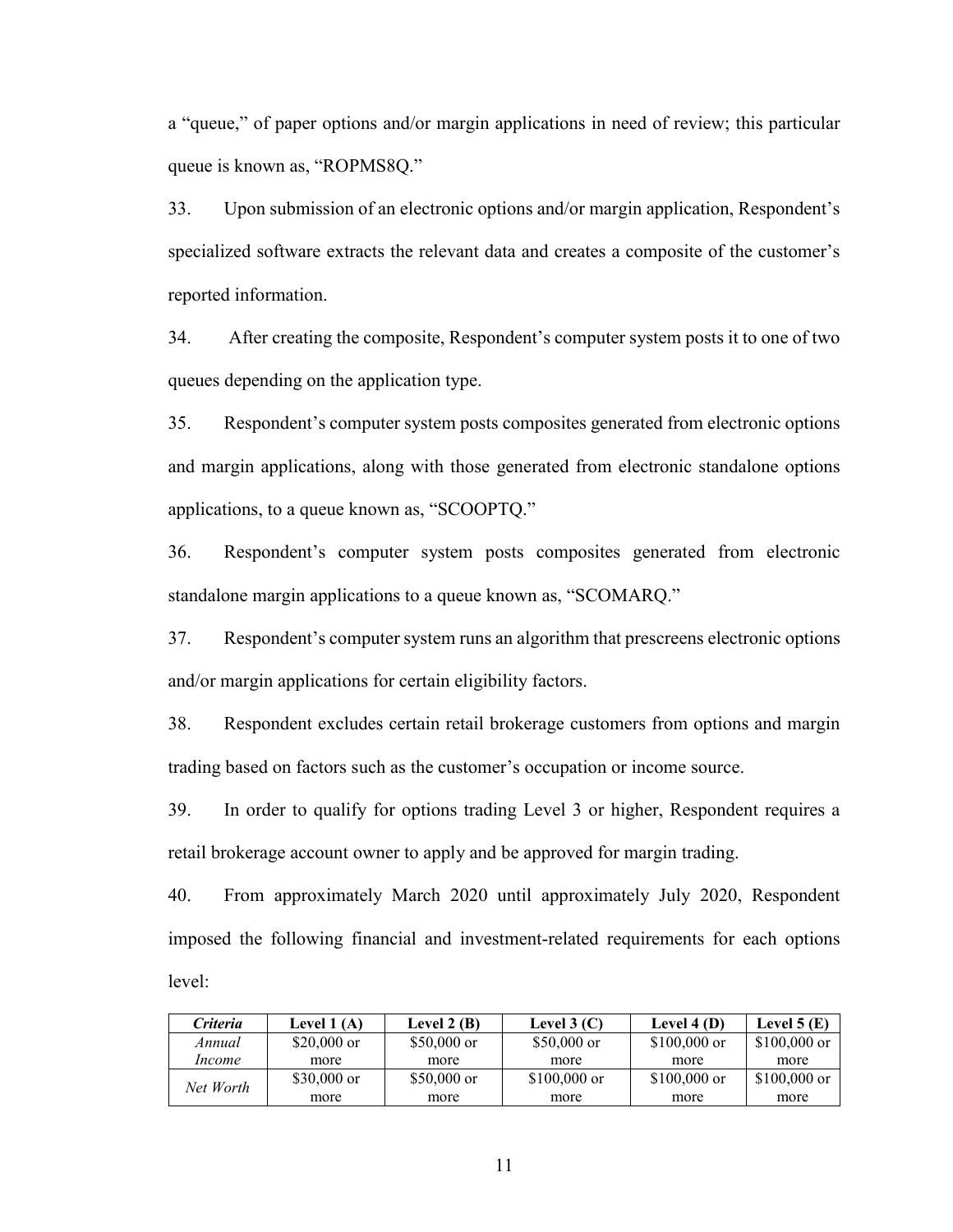| Liquid Net                     | $$15,000$ or                                                                                        | \$50,000 or                                                                                                                      | $$50,000$ or                                                                     | \$100,000 or                                                                     | \$100,000 or            |
|--------------------------------|-----------------------------------------------------------------------------------------------------|----------------------------------------------------------------------------------------------------------------------------------|----------------------------------------------------------------------------------|----------------------------------------------------------------------------------|-------------------------|
| Worth                          | more                                                                                                | more                                                                                                                             | more                                                                             | more                                                                             | more                    |
| Investment<br>Experience       | 1 year investing                                                                                    | 2 years<br>investing or at<br>least 1 year<br>trading options,<br>derivatives<br>(commodities,<br>futures, etc.), or<br>equities | 1 year options<br>or derivatives<br>(commodities,<br>futures, etc.)<br>investing | 1 year options<br>or derivatives<br>(commodities,<br>futures, etc.)<br>investing | 1 year index<br>options |
| Investment<br><i>Objective</i> | Short term,<br>conservative,<br>balanced,<br>growth,<br>aggressive<br>growth, or most<br>aggressive | Most<br>aggressive                                                                                                               | Most<br>aggressive                                                               | Most<br>aggressive                                                               | Most<br>aggressive      |

41. Since approximately July 2020, Respondent has imposed the following financial and investment-related requirements for each options level:

| <b>Criteria</b>                | Level $1(A)$                                                                                        | Level $2(B)$                                                                                                                     | Level $3(C)$                                                                     | Level $4(D)$                                                                     | Level $5(E)$            |
|--------------------------------|-----------------------------------------------------------------------------------------------------|----------------------------------------------------------------------------------------------------------------------------------|----------------------------------------------------------------------------------|----------------------------------------------------------------------------------|-------------------------|
| Annual                         | None required                                                                                       | $$50,000$ or                                                                                                                     | $$50,000$ or                                                                     | \$100,000 or                                                                     | $$100,000$ or           |
| <i>Income</i>                  |                                                                                                     | more                                                                                                                             | more                                                                             | more                                                                             | more                    |
| Net Worth                      | None required                                                                                       | $$50,000$ or                                                                                                                     | $$100,000$ or                                                                    | $$100,000$ or                                                                    | $$100,000$ or           |
|                                |                                                                                                     | more                                                                                                                             | more                                                                             | more                                                                             | more                    |
| Liquid Net<br>Worth            | None required                                                                                       | $$50,000$ or                                                                                                                     | $$50,000$ or                                                                     | $$100,000$ or                                                                    | $$100,000$ or           |
|                                |                                                                                                     | more                                                                                                                             | more                                                                             | more                                                                             | more                    |
| Investment<br>Experience       | 1 year investing                                                                                    | 2 years<br>investing or at<br>least 1 year<br>trading options,<br>derivatives<br>(commodities,<br>futures, etc.), or<br>equities | 1 year options<br>or derivatives<br>(commodities,<br>futures, etc.)<br>investing | 1 year options<br>or derivatives<br>(commodities,<br>futures, etc.)<br>investing | 1 year index<br>options |
| Investment<br><i>Objective</i> | Short term,<br>conservative,<br>balanced,<br>growth,<br>aggressive<br>growth, or most<br>aggressive | Growth,<br>aggressive<br>growth, or most<br>aggressive                                                                           | Growth,<br>aggressive<br>growth, or most<br>aggressive                           | Most<br>aggressive                                                               | Most<br>aggressive      |

## 42. During the Relevant Time Period, Respondent imposed the following minimum

financial requirements in order to qualify for margin trading:

- Annual Income: \$20,000.
- Net Worth: \$30,000.
- Liquid Net Worth: \$15,000.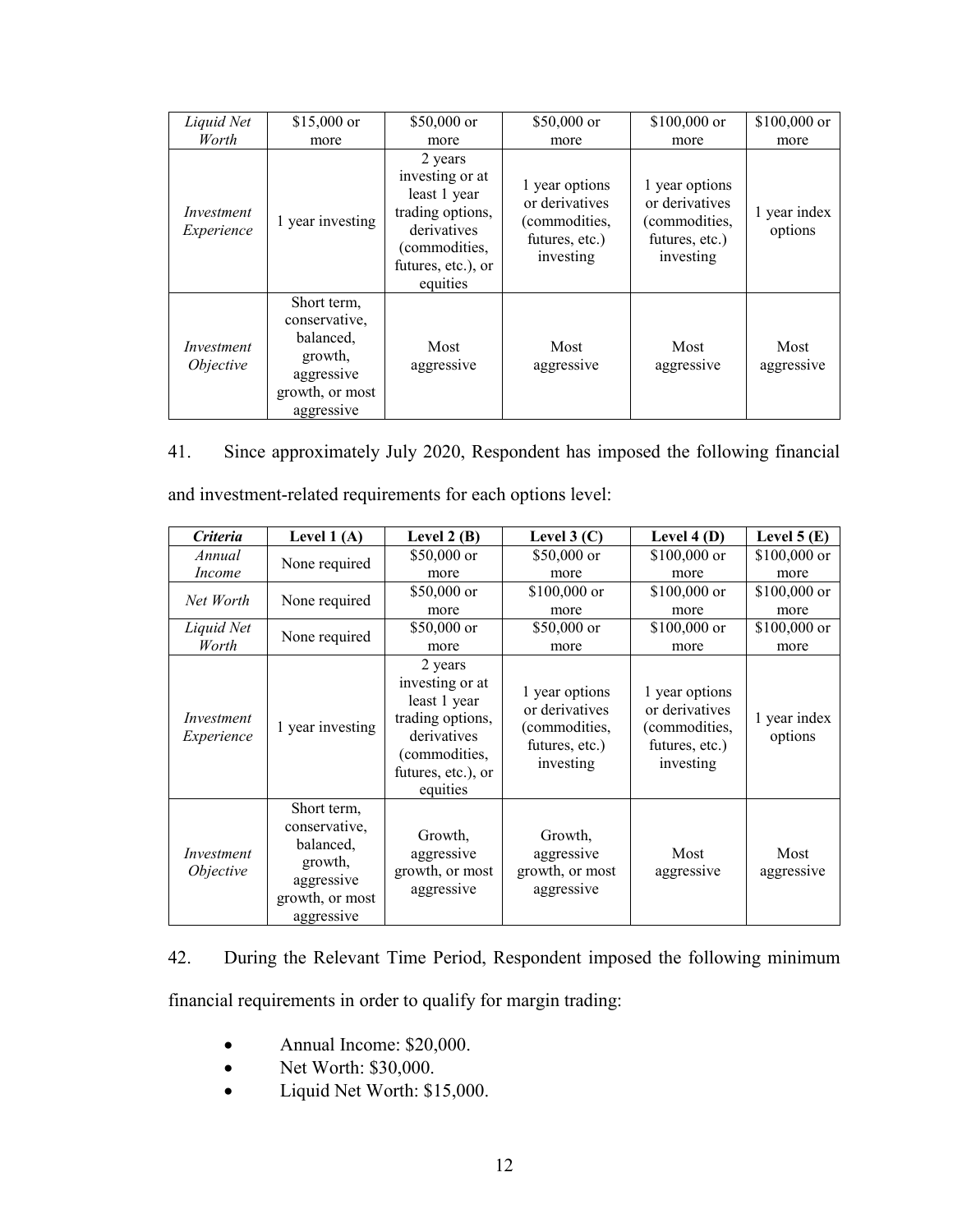43. When reviewing an options and/or margin application according to the above financial criteria, Respondent treats the phrase "[dollar amount] or more" as actually meaning "greater than [dollar amount]"; thus, Respondent does not, for example, consider a retail brokerage account owner who reports an annual income of between \$20,001 and \$50,000 as having an annual income of "\$50,000 or more."

44. During the Relevant Time Period, Respondent employed a group of fifty-one (51) broker-dealer agents out of its office in Covington, Kentucky who reviewed options and margin applications that retail brokerage account customers submitted; Respondent refers to this group as the Central Review Team (the "CRT").

45. CRT members who review options and margin applications are all Series 9/10 delegates, meaning that they have each passed the FINRA General Securities Sales Supervisor Qualification Examination.

46. CRT members review applications posted to ROPMS8Q, SCOOPTQ, and SCOMARQ using programs known as FDOT and XTRAC in order to render decisions as to each retail brokerage account's eligibility for options and/or margin trading.

47. There are four (4) possible outcomes of an options application review:

The retail brokerage account is approved for options trading at the level requested;

• the retail brokerage account is approved for options trading, but at a lower level than requested;

• the retail brokerage account is denied for options trading altogether; or

• the application is marked as "Not in Good Order" ("NIGO").

48. There are three (3) possible outcomes of a margin application review:

The retail brokerage account is approved for margin;

the retail brokerage account is denied for margin; or

the application is marked as NIGO.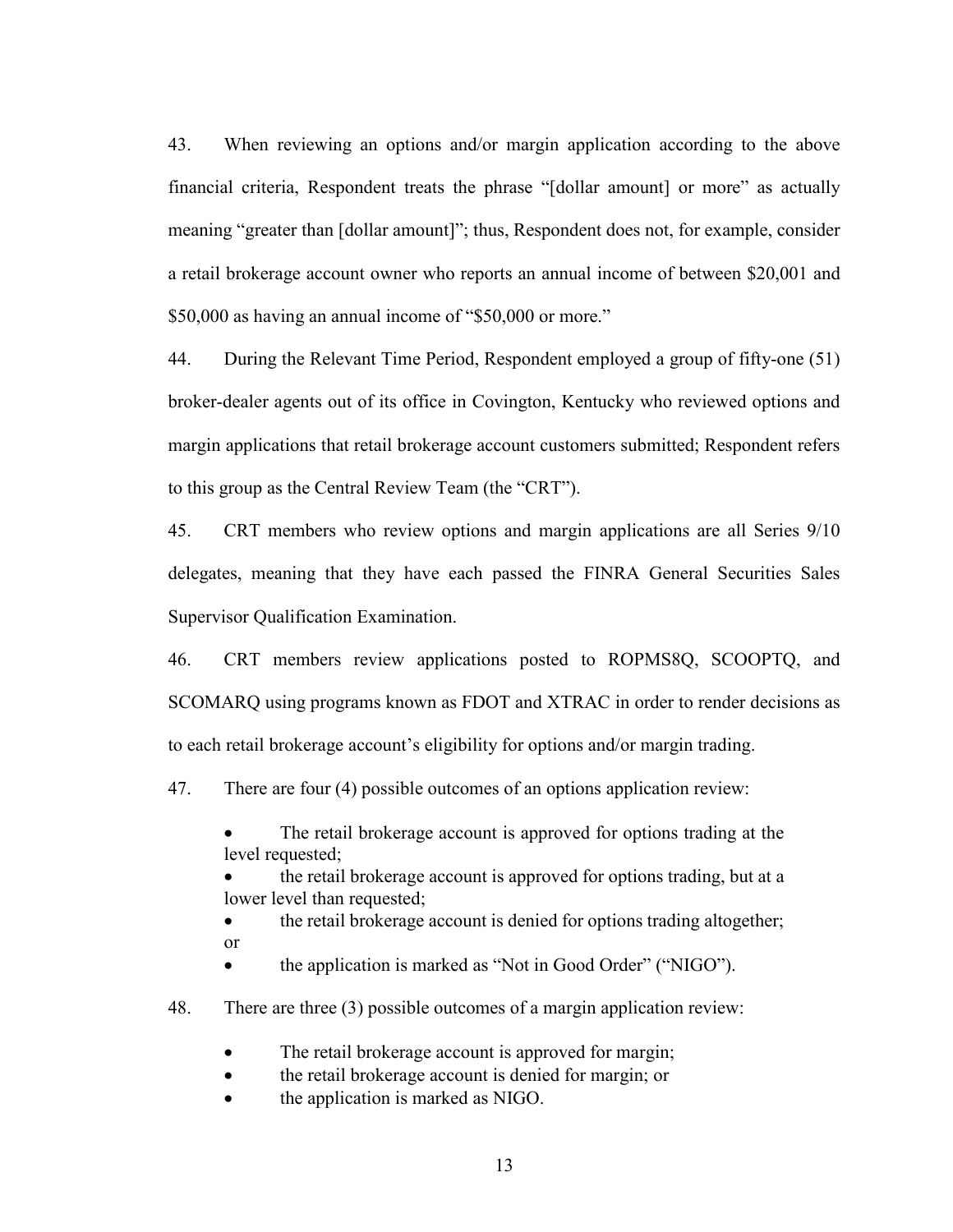49. Respondent has a unit of employees known as the Service Support Group (the "SSG"), which attempts to resolve the deficiencies in electronic options and/or margin applications that have been marked as NIGO, such as by reaching out to the customer to obtain missing information.

50. If the SSG is able to resolve the deficiencies in an electronic options and/or margin application marked as NIGO, the application is subsequently routed to a special queue known as "SCOMOTQ" for re-review, at which point a CRT member renders an eligibility decision and enters the outcome into FDOT.

51. CRT members assigned to ROPMS8Q are expected to review at least twelve (12) paper options and/or margin applications per hour.

52. CRT members assigned to SCOOPTQ and SCOMARQ are expected to review at least 300 electronic options applications per hour.

53. CRT members assigned to SCOMOTQ are expected to review at least fifty (50) electronic options and/or margin applications per hour.

54. Respondent created a training sideshow for CRT members entitled, "Excessive Option Submission Training," which it last revised on April 15, 2016.

55. According to the Excessive Option Submission Training slideshow, Respondent intended to assign certain CRT members to review retail brokerage accounts flagged as having submitted excessive options applications, a process which was to include scrutinizing account activity and checking for erroneous entries on applications.

56. CRT members who provided on-the-record testimony to the Enforcement Section were unware of the existence of the Excessive Option Submission Training slideshow.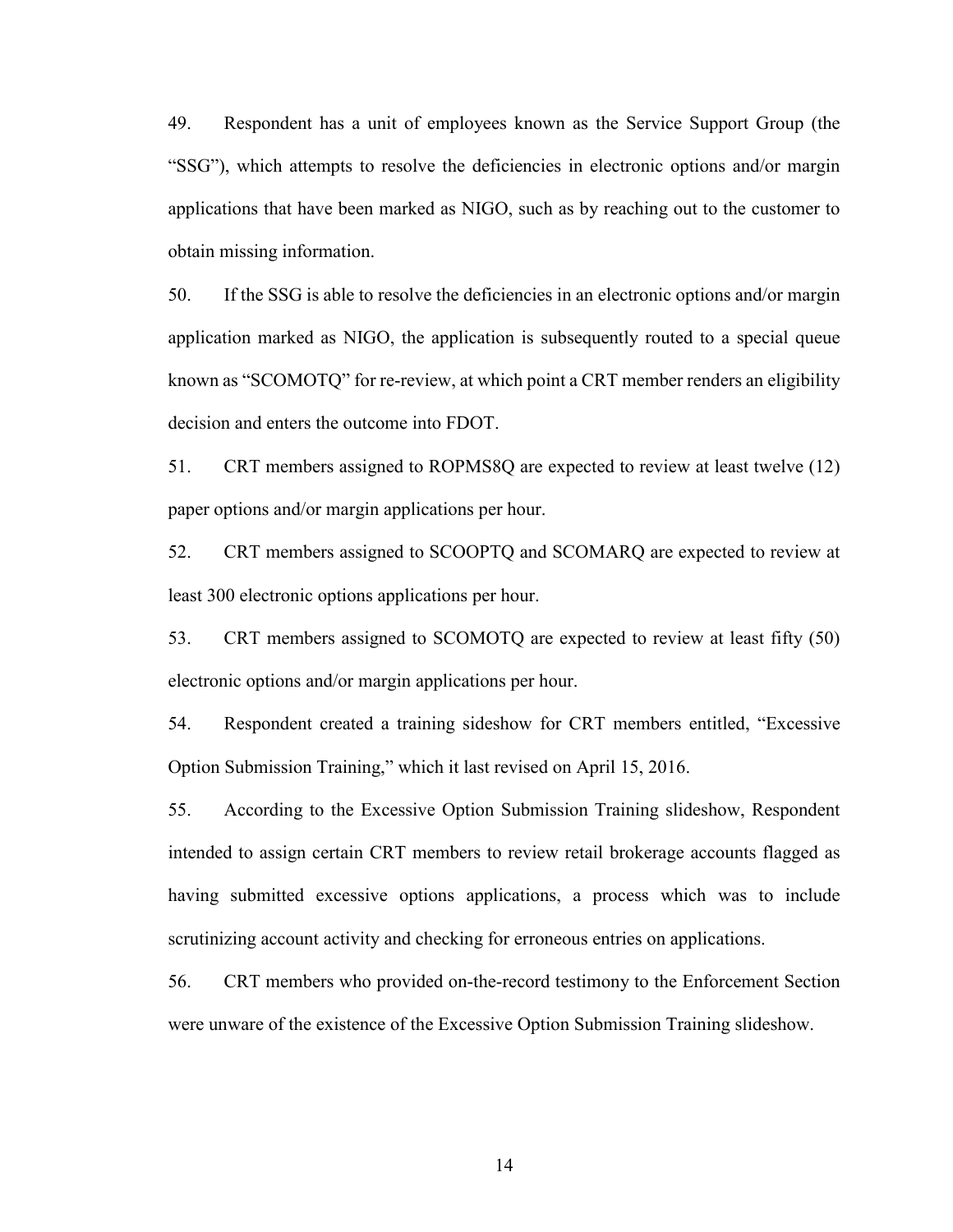57. On June 22, 2021, after the commencement of the Enforcement Section's investigation, Respondent began limiting how frequently retail brokerage accounts could submit electronic options applications; this new policy bars any retail brokerage account from submitting an electronic options application if it has already submitted two (2) electronic options applications within the prior sixty (60) days.

58. Prior to June 22, 2021, and despite being aware of the issue of excessive options applications as early as April 15, 2016, Respondent did not impose any limits on the number of electronic options applications that a single retail brokerage account could submit within a given time period.

59. On July 14, 2016, Respondent updated its Options Application Review Compliance Policy (the "Policy") to include a provision (the "Provision") instructing "Series 9/10 delegates" to "be alert to a customer initiating a pattern of reapplying for options approval by frequently increasing his or her financial or experience information in order to meet the approval standards."

60. The Excessive Option Submission Training slideshow featured the same language used in the Provision.

61. The Policy cited FINRA Rule 2360(b)(16)(B) as the basis for the Provision.

62. FINRA Rule 2360(b)(16)(B) provides, in relevant part:

In approving a customer's account for options trading, a member or any person associated with a member shall exercise due diligence to ascertain the essential facts relative to the customer, his financial situation and investment objectives.

63. Respondent updated the Policy on August 10, 2020; this version of the Policy retained the Provision.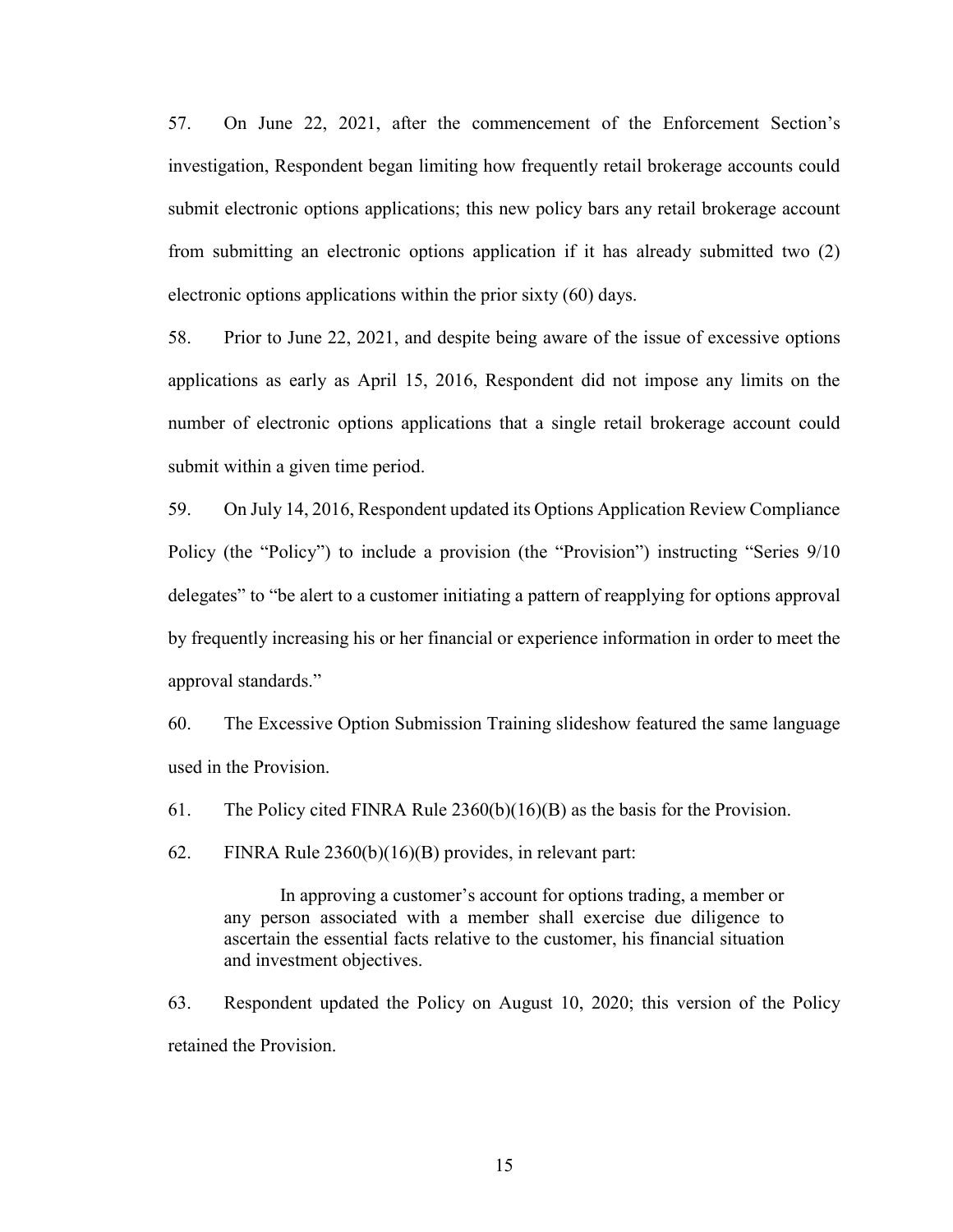64. Sometime between July 29, 2021 and December 3, 2021, Respondent removed the Provision from the Policy.

65. Despite including the Provision within the Policy from July 14, 2016 until sometime between July 29, 2021 and December 3, 2021, Respondent did not enforce the Provision.

66. No agent or employee of Respondent ever specifically informed CRT members about the Provision, let alone provided them with guidance as to what constitutes a "pattern" or how to identify one.

67. Respondent never required CRT members to review the Policy, so they never had an opportunity to discover and read the Provision for themselves.

68. In July 2018, Respondent's leadership personnel explicitly disavowed the Provision and formally decided to cease enforcing it.

69. Respondent's computer system gives CRT members access to information about every prior options and margin application that a retail brokerage account has ever submitted.

70. Despite having the capability to view prior options and margin applications, Respondent's review process, as communicated to CRT members, has never required CRT members to look beyond the single application in front of them.

71. Between March 17, 2020 and December 3, 2021, Respondent approved 1,266 paper options applications from retail brokerage accounts.

72. Between March 17, 2020 and June 22, 2021, the date when Respondent imposed a frequency limitation, Respondent approved 20,094 electronic options applications from retail brokerage accounts.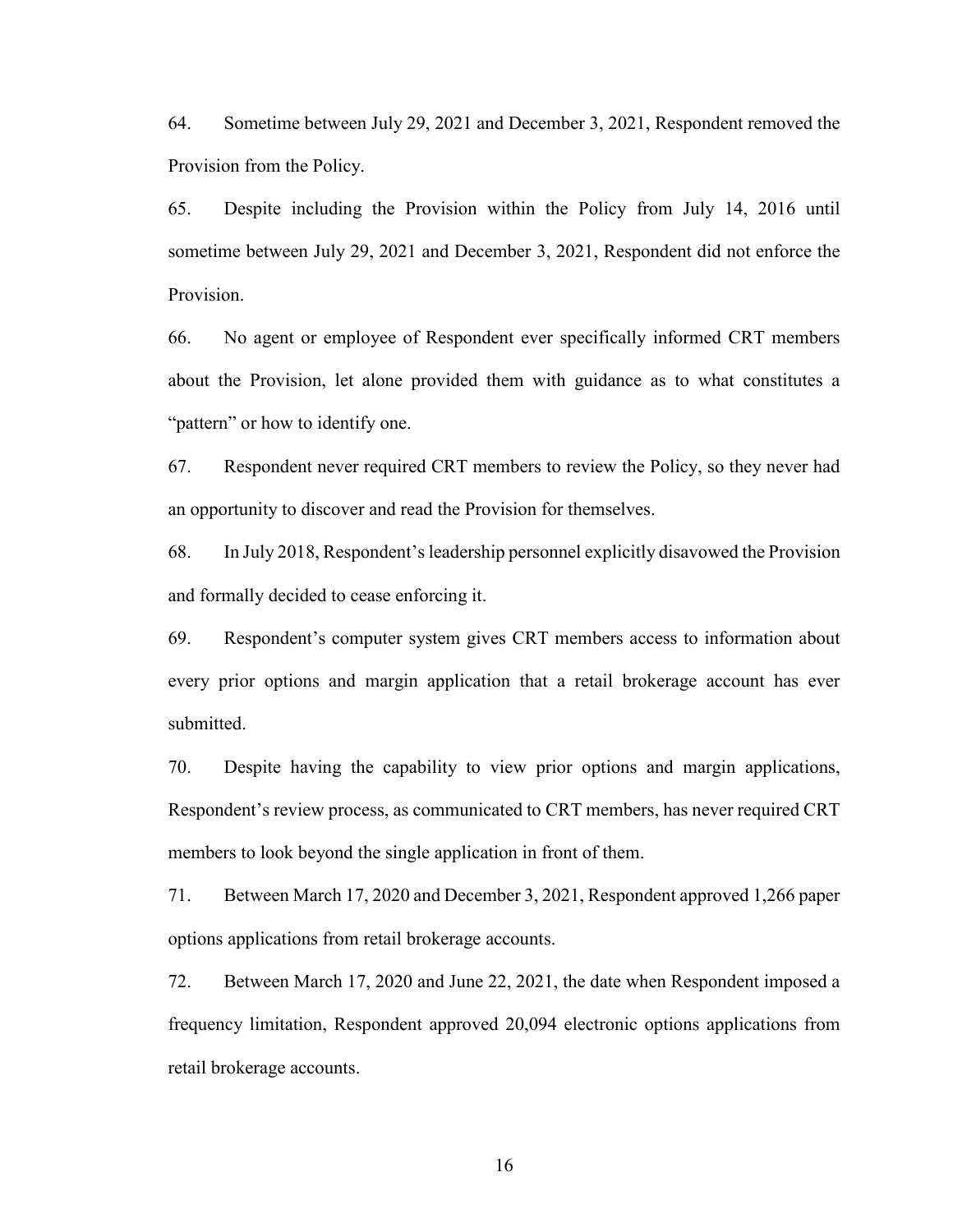73. Between June 23, 2021 and December 3, 2021, Respondent approved an additional 6,017 electronic options applications from retail brokerage accounts.

## **C. Respondent Engaged in Unethical and Dishonest Conduct in the Securities Business by Failing to Implement Reasonable Safeguards for the Review of Retail Brokerage Customer Applications for Options and Margin Trading.**

74. During the Relevant Time Period, Respondent's lack of adequate policies and procedures, combined with its failure to enforce those policies and procedures that it did have in place, resulted in CRT members frequently missing glaring inconsistencies across successive options and margin applications submitted by the same retail brokerage customers.

75. During the Relevant Time Period, Respondent repeatedly failed to ascertain necessary customer information prior to approving customers for options and/or margin trading.

#### **i. Customer 1**

76. Customer 1 is an individual who resided in Massachusetts during the Relevant Time Period.

77. Customer 1 had a retail brokerage account ending 1790 with Respondent during the Relevant Time Period.

### a. First Application

78. On March 9, 2021, Customer 1 submitted an electronic application for margin trading and for options trading Level 3 for the account ending 1790 ("Customer 1's First Application").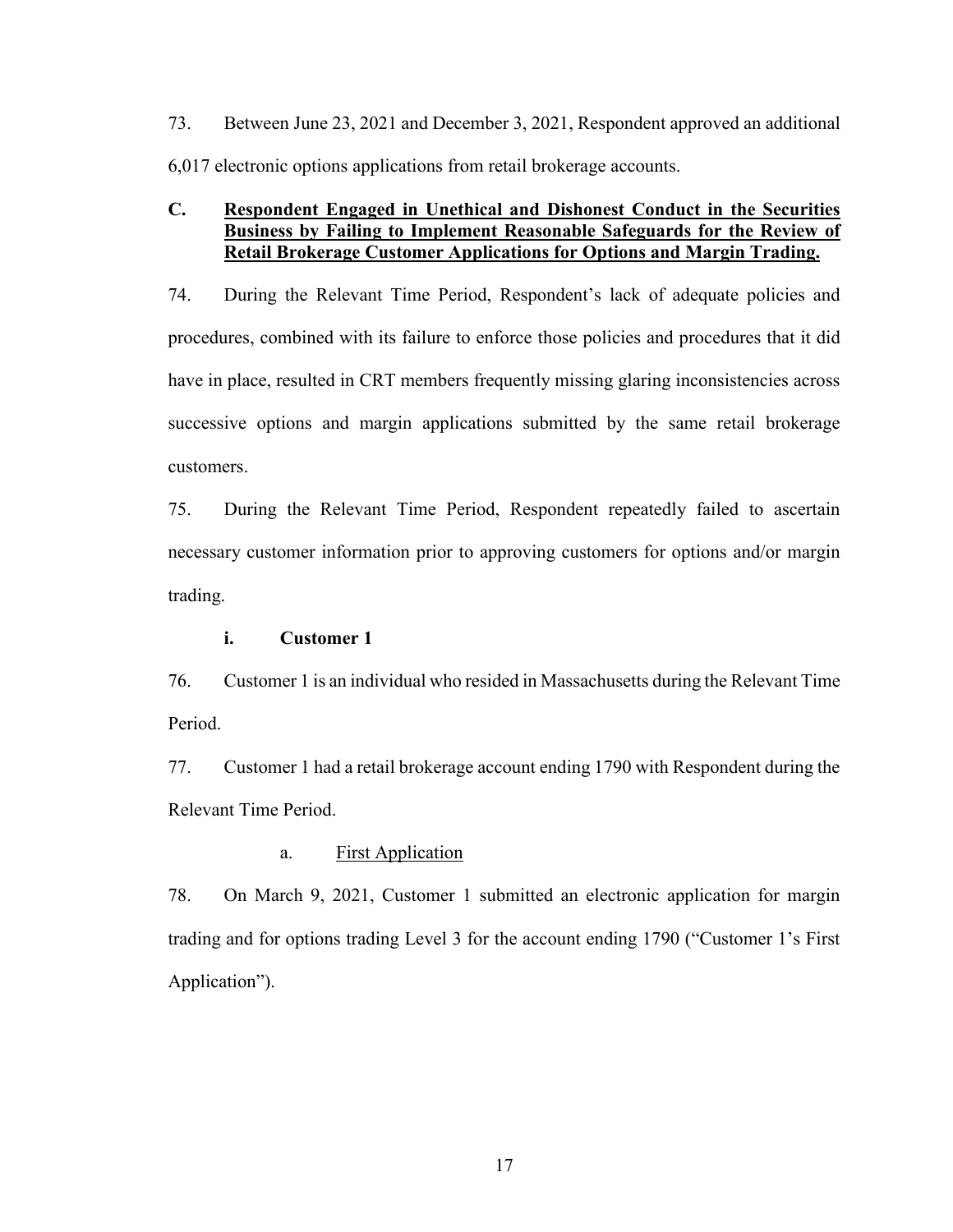79. On March 12, 2021, a CRT member reviewed Customer 1's First Application, denied the request for margin, and approved the account for options Level 1, a lower level than requested.

80. The CRT member who reviewed Customer 1's First Application denied the request for margin because Respondent required an annual income of \$20,000 or more and a liquid net worth of \$15,000 or more in order to qualify.

81. The CRT member who reviewed Customer 1's First Application approved the account for a lower options level than requested because Respondent required an annual income of \$50,000 or more, a net worth of \$50,000 or more, and a liquid net worth of \$50,000 or more just in order to qualify for Level 2.

#### b. Second Application

82. On March 18, 2021, Customer 1 submitted an electronic application for options trading Level 2 for the account ending 1790 ("Customer 1's Second Application").

83. On March 19, 2021, a CRT member reviewed Customer 1's Second Application and denied the account for an options level upgrade.

84. The CRT member who reviewed Customer 1's Second Application denied the requested options level upgrade because Respondent required an annual income of \$50,000 or more and a liquid net worth of \$50,000 or more in order to qualify for Level 2.

#### c. Third Application

85. On April 4, 2021, Customer 1 submitted an electronic application for options trading Level 2 for the account ending 1790 ("Customer 1's Third Application").

86. On April 4, 2021, a CRT member reviewed Customer 1's Third Application and denied the account for an options level upgrade.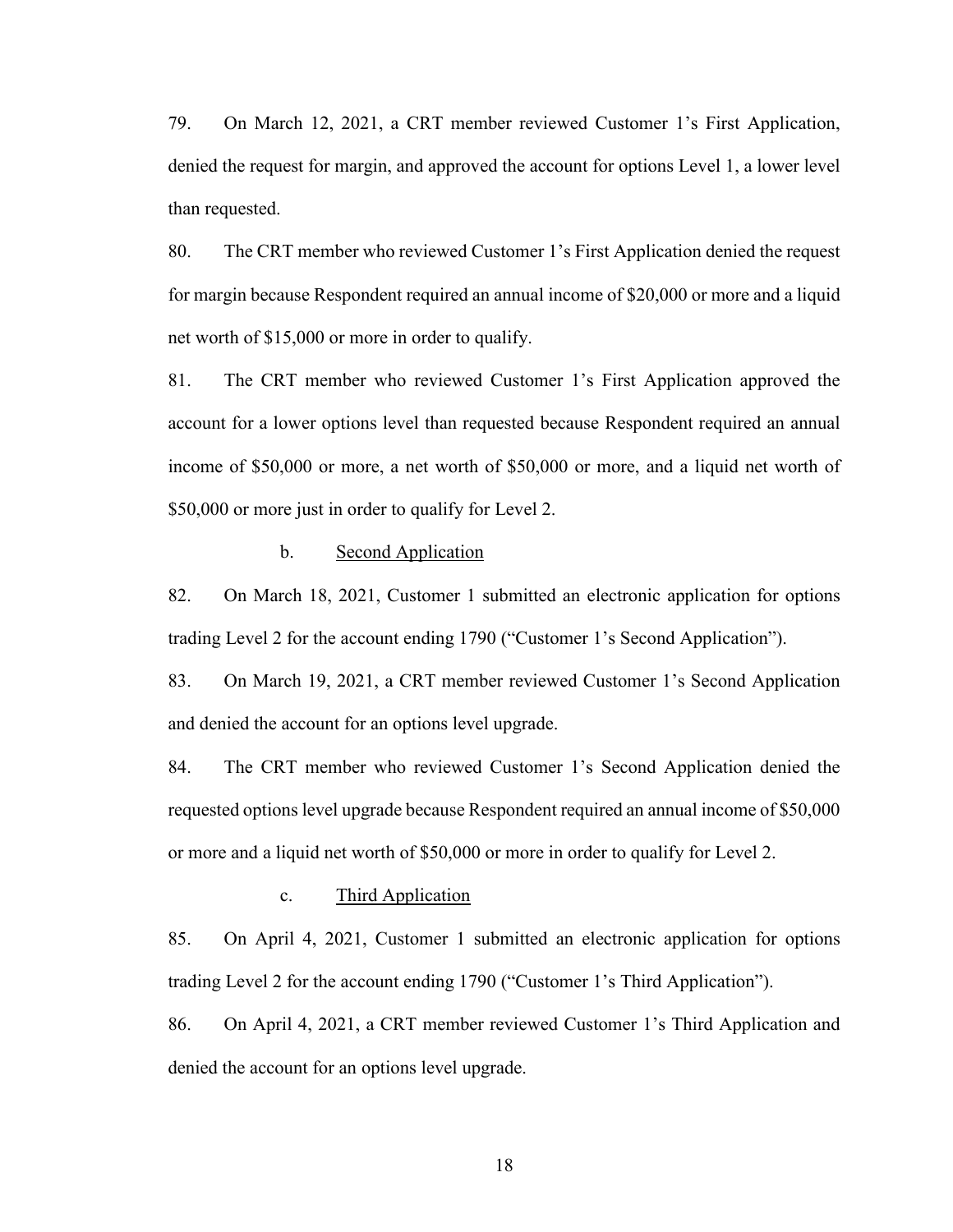87. The CRT member who reviewed Customer 1's Third Application denied the requested options level upgrade because Respondent required an annual income of \$50,000 or more and a liquid net worth of \$50,000 or more in order to qualify for Level 2.

#### d. Fourth Application

88. On April 5, 2021, Customer 1 submitted an electronic application for options trading Level 2 for the account ending 1790 ("Customer 1's Fourth Application").

89. On April 5, 2021, a CRT member reviewed Customer 1's Fourth Application and approved the account for Level 2.

#### e. Respondent's Safeguarding Failures

90. The CRT member who approved Customer 1's account for Level 2 on April 5, 2021 did not inspect Customer 1's First Application, Customer 1's Second Application, or Customer 1's Third Application prior to making that approval decision.

91. Upon information and belief, Customer 1 was a recent high school graduate who worked at an automobile oil change station at the time of submitting Customer 1's Fourth Application.

92. Respondent failed to detect, let alone investigate, Customer 1's assertion that the latter's occupation was, "Job."

93. Respondent failed to detect, let alone investigate, Customer 1's assertion that the latter's annual income increased from between \$20,001 and \$50,000 to \$100,001 or more in the span of approximately one (1) day and with no corresponding change in occupation.

94. Respondent failed to detect, let alone investigate, Customer 1's assertion that the latter's liquid net worth increased from between \$30,001 and \$50,000 to between \$100,001 and \$500,000 in the span of approximately one (1) day.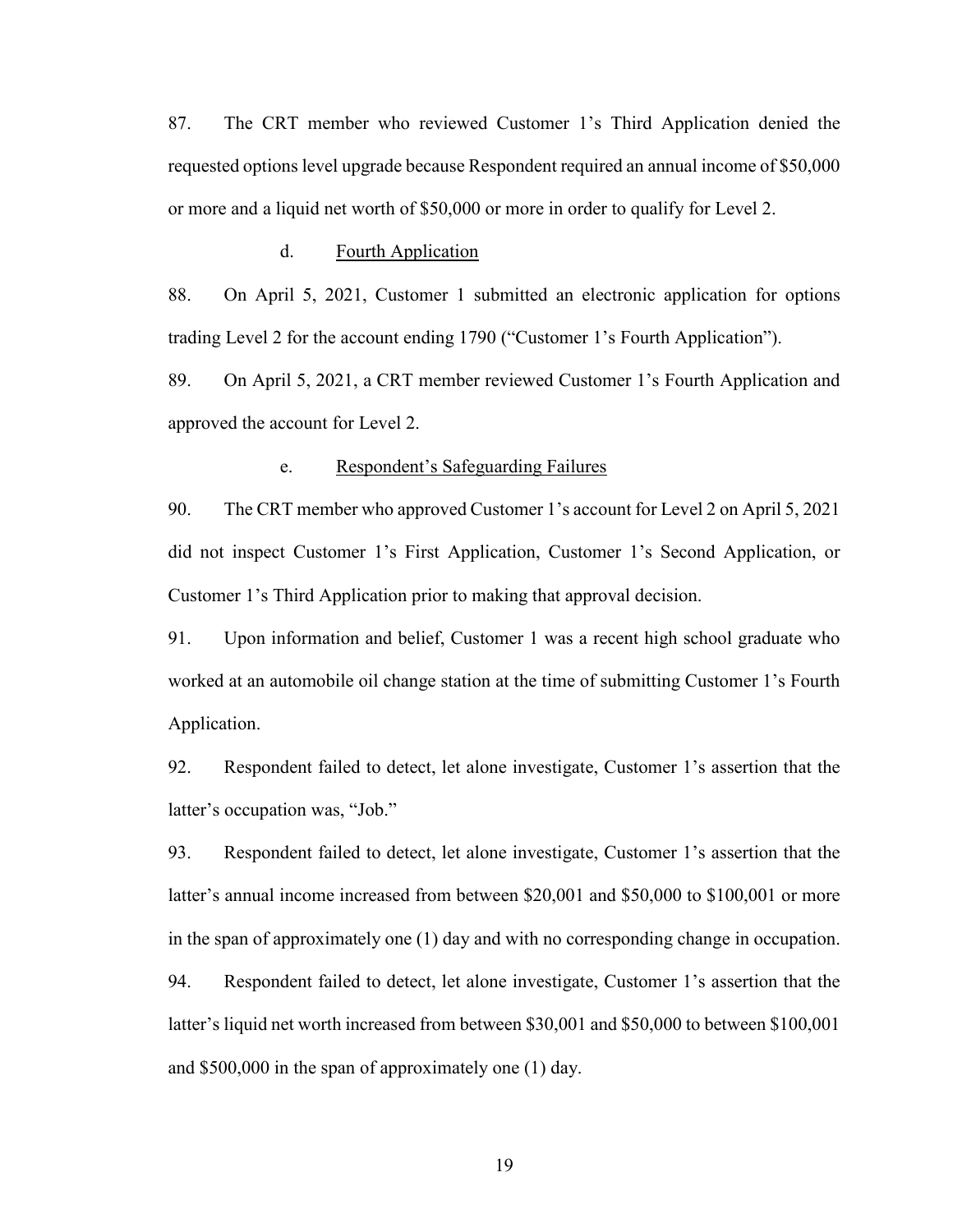### **ii. Customer 2**

95. Customer 2 is an individual who resided in Massachusetts during the Relevant Time Period.

96. Customer 2 had a retail brokerage account ending 6836 with Respondent during the Relevant Time Period.

## a. First Application

97. On April 15, 2021, Customer 2 submitted an electronic application for margin trading and for options trading Level 3 for the account ending 6836 ("Customer 2's First Application").

98. On April 15, 2021, a CRT member reviewed Customer 2's First Application, approved the request for margin, and approved the account for options Level 1, a lower level than requested.

99. The CRT member who reviewed Customer 2's First Application approved the account for a lower options level than requested because Respondent required an annual income of \$50,000 or more just in order to qualify for Level 2.

#### b. Second Application

100. On April 16, 2021, Customer 2 submitted an electronic application for options trading Level 3 for the account ending 6836 ("Customer 2's Second Application").

101. At 1:25 PM ET on April 16, 2021, a CRT member reviewed Customer 2's Second Application and denied the account for an options level upgrade.

102. The CRT member who reviewed Customer 2's Second Application denied the requested options level upgrade because Respondent required an annual income of \$50,000 or more just in order to qualify for Level 2.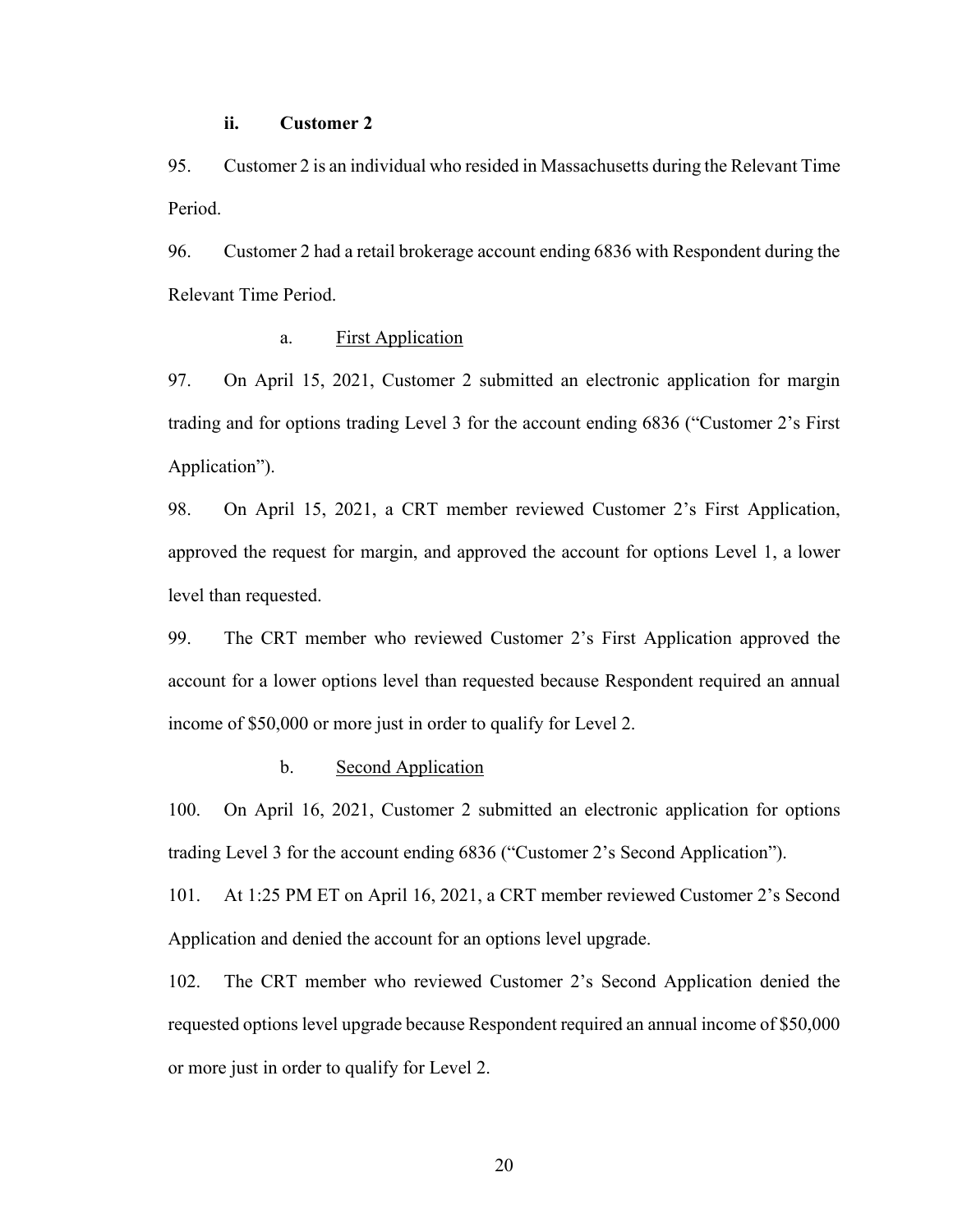#### c. Third Application

103. On April 16, 2021, Customer 2 submitted an electronic application for options trading Level 3 for the account ending 6836 ("Customer 2's Third Application").

104. At 3:17 PM ET on April 16, 2021, a CRT member reviewed Customer 2's Third Application and approved the account for Level 3.

#### d. Respondent's Safeguarding Failures

105. The CRT member who approved Customer 2's account for Level 3 at 3:17 PM ET on April 16, 2021 did not inspect Customer 2's First Application or Customer 2's Second Application prior to making that approval decision.

106. Respondent failed to detect, let alone investigate, Customer 2's assertion that the latter's annual income increased from between \$20,001 and \$50,000 to between \$50,001 and \$100,000 in the span of less than a day.

107. Respondent failed to detect, let alone investigate, Customer 2's assertion that the latter gained three (3) years of experience trading stocks in the span of less than a day.

108. Respondent failed to detect, let alone investigate, Customer 2's assertion that the latter gained two (2) years of experience trading bonds in the span of approximately one (1) day.

109. Respondent failed to detect, let alone investigate, Customer 2's assertion that the latter lost two (2) years of experience trading futures.

110. Respondent failed to detect, let alone investigate, Customer 2's assertion that the latter gained four (4) years of experience trading equity options in the span of less than a day.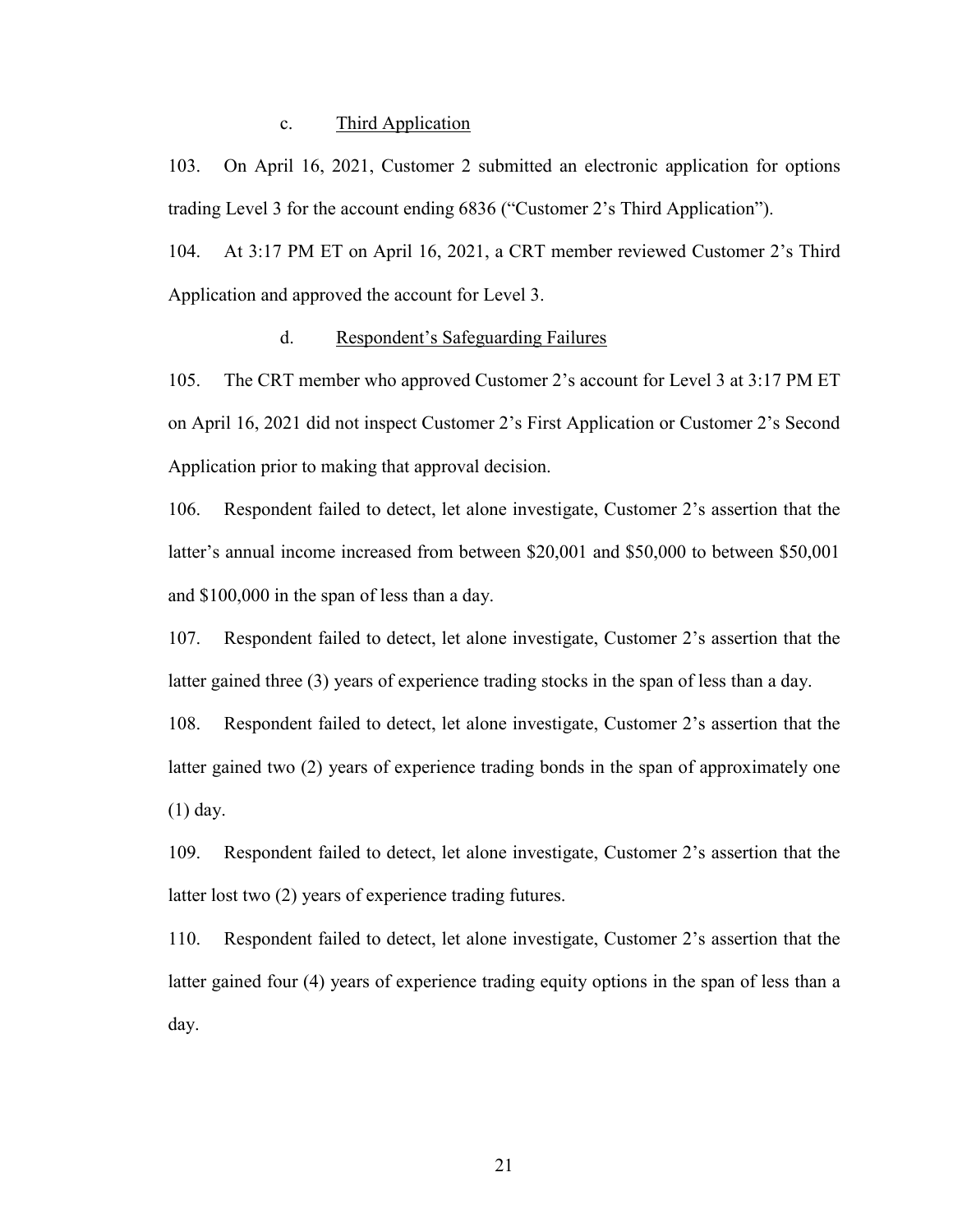111. Respondent failed to detect, let alone investigate, Customer 2's assertion that the latter gained five (5) years of experience trading index options in the span of approximately one (1) day.

## **iii. Customer 3**

112. Customer 3 is an individual who resided in Massachusetts during the Relevant Time Period.

113. Customer 3 had a retail brokerage account ending 2750 with Respondent during the Relevant Time Period.

## a. First Application

114. On April 23, 2021, Customer 3 submitted an electronic application for options trading Level 5 for the account ending 2750 ("Customer 3's First Application").

115. On April 23, 2021, a CRT member reviewed Customer 3's First Application and approved the account for Level 1, a lower level than requested.

116. The CRT member who reviewed Customer 3's First Application approved the account for a lower options level than requested because Respondent required an annual income of \$50,000 or more just in order to qualify for Level 2.

#### b. Second Application

117. On April 26, 2021, Customer 3 submitted an electronic application for options trading Level 3 for the account ending 2750 ("Customer 3's Second Application").

118. On April 26, 2021, a CRT member reviewed Customer 3's Second Application and denied the account for an options level upgrade.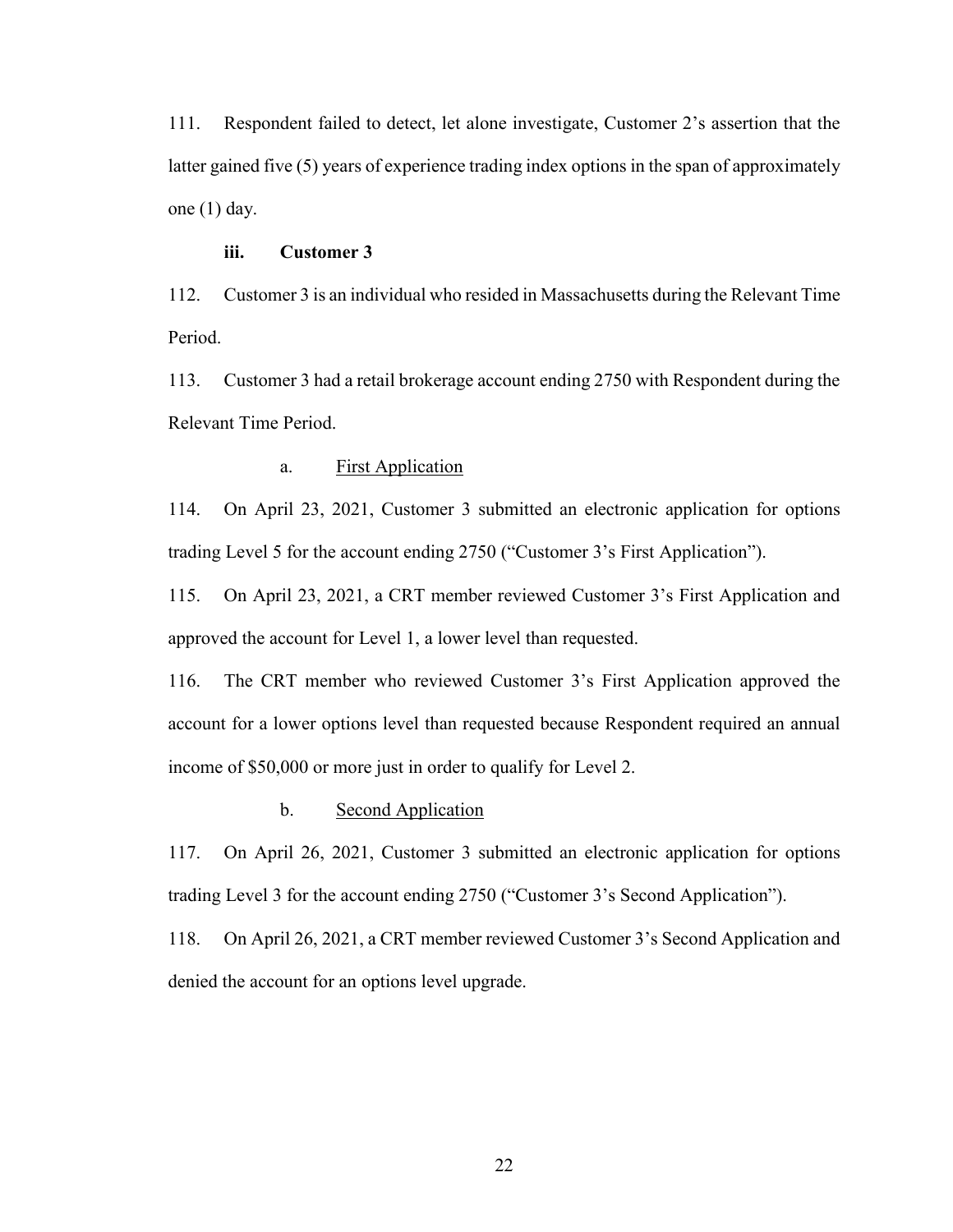119. The CRT member who reviewed Customer 3's Second Application denied the requested options level upgrade because Respondent required an annual income of \$50,000 or more just in order to qualify for Level 2.

#### c. Third Application

120. On April 30, 2021, Customer 3 submitted an electronic application for options trading Level 5 for the account ending 2750 ("Customer 3's Third Application").

121. On April 30, 2021, a CRT member reviewed Customer 3's Third Application and approved the account for Level 3, a lower level than requested.

122. The CRT member who reviewed Customer 3's Third Application approved the account for a lower options level than requested because Respondent required an annual income of \$100,000 or more and a liquid net worth of \$100,000 or more just in order to qualify for Level 4.

## d. Fourth Application

123. On May 9, 2021, Customer 3 submitted an electronic application for options trading Level 4 for the account ending 2750 ("Customer 3's Fourth Application").

124. At 7:03 AM ET on May 10, 2021, a CRT member reviewed Customer 3's Fourth Application, denied the requested options level upgrade, and downgraded the account to Level 1.

125. The CRT member who reviewed Customer 3's Fourth Application denied the requested options level upgrade and downgraded the account to Level 1 because Respondent required an annual income of \$50,000 or more just in order to qualify for Level 2.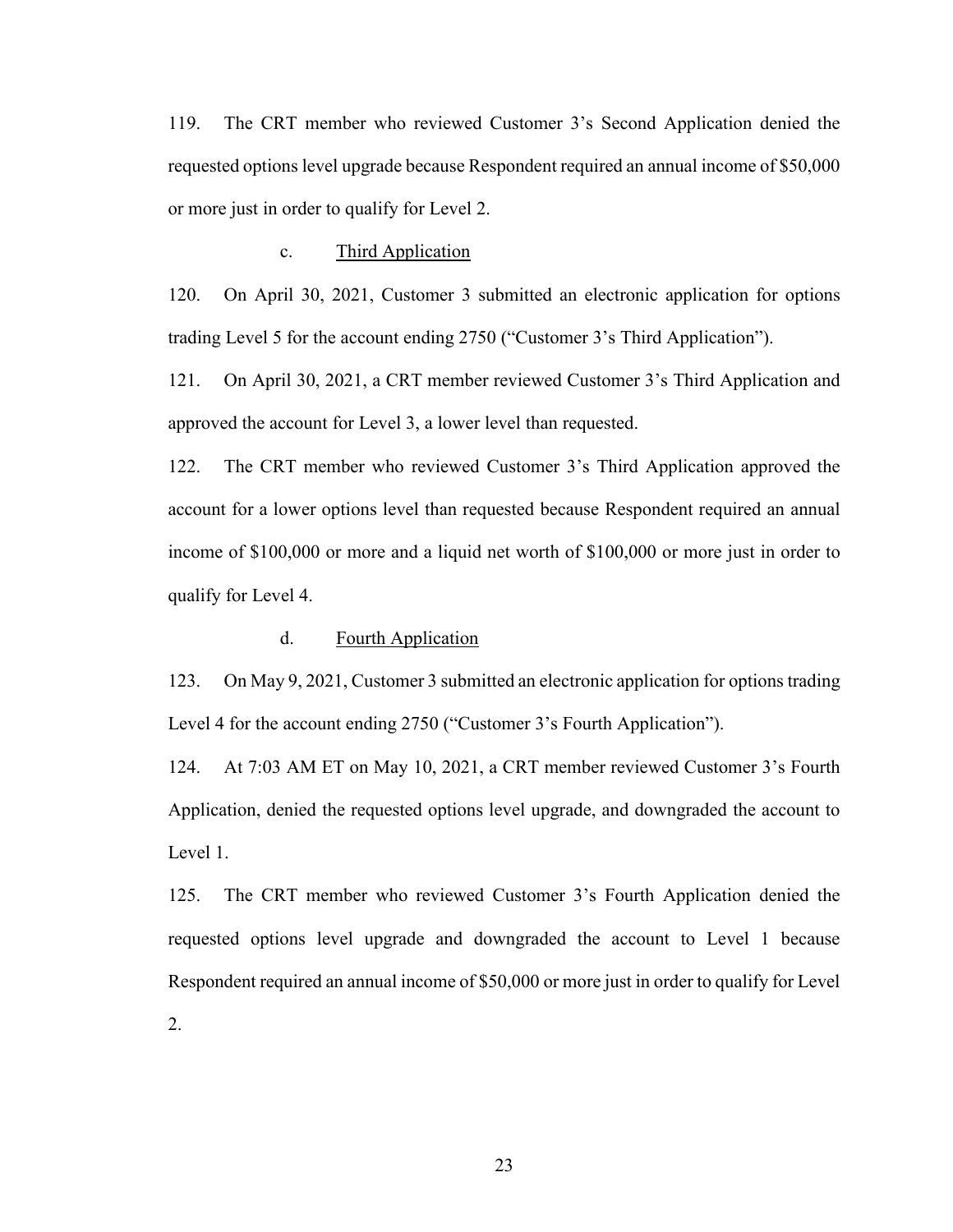#### e. Fifth Application

126. On May 10, 2021, Customer 3 submitted an electronic application for options trading Level 4 for the account ending 2750 ("Customer 3's Fifth Application").

127. At 3:18 PM ET on May 10, 2021, a CRT member reviewed Customer 3's Fifth Application and approved the account for Level 3, a lower level than requested, but an upgrade nonetheless.

128. The CRT member who reviewed Customer 3's Fifth Application approved the account for Level 3, a lower options level than requested, because Respondent required an annual income of \$100,000 or more and a liquid net worth of \$100,000 or more in order to qualify for Level 4.

#### f. Respondent's Safeguarding Failures

129. The CRT member who approved Customer 3's account for Level 3 on April 30, 2021 did not inspect Customer 3's First Application or Customer 3's Second Application prior to making that approval decision.

130. The CRT member who approved Customer 3's account for Level 3 at 3:18 PM ET on May 10, 2021 did not inspect Customer 3's First Application, Customer 3's Second Application, Customer 3's Third Application, or Customer 3's Fourth Application prior to making that approval decision.

131. Respondent failed to detect, let alone investigate, Customer 3's assertion that the latter's annual income increased from between \$20,001 and \$50,000 to between \$50,001 and \$100,000 in the span of approximately four (4) days, then decreased to between \$20,001 and \$50,000 in the span of approximately nine (9) days, and then increased to between \$50,001 and \$100,000 in the span of approximately one (1) day.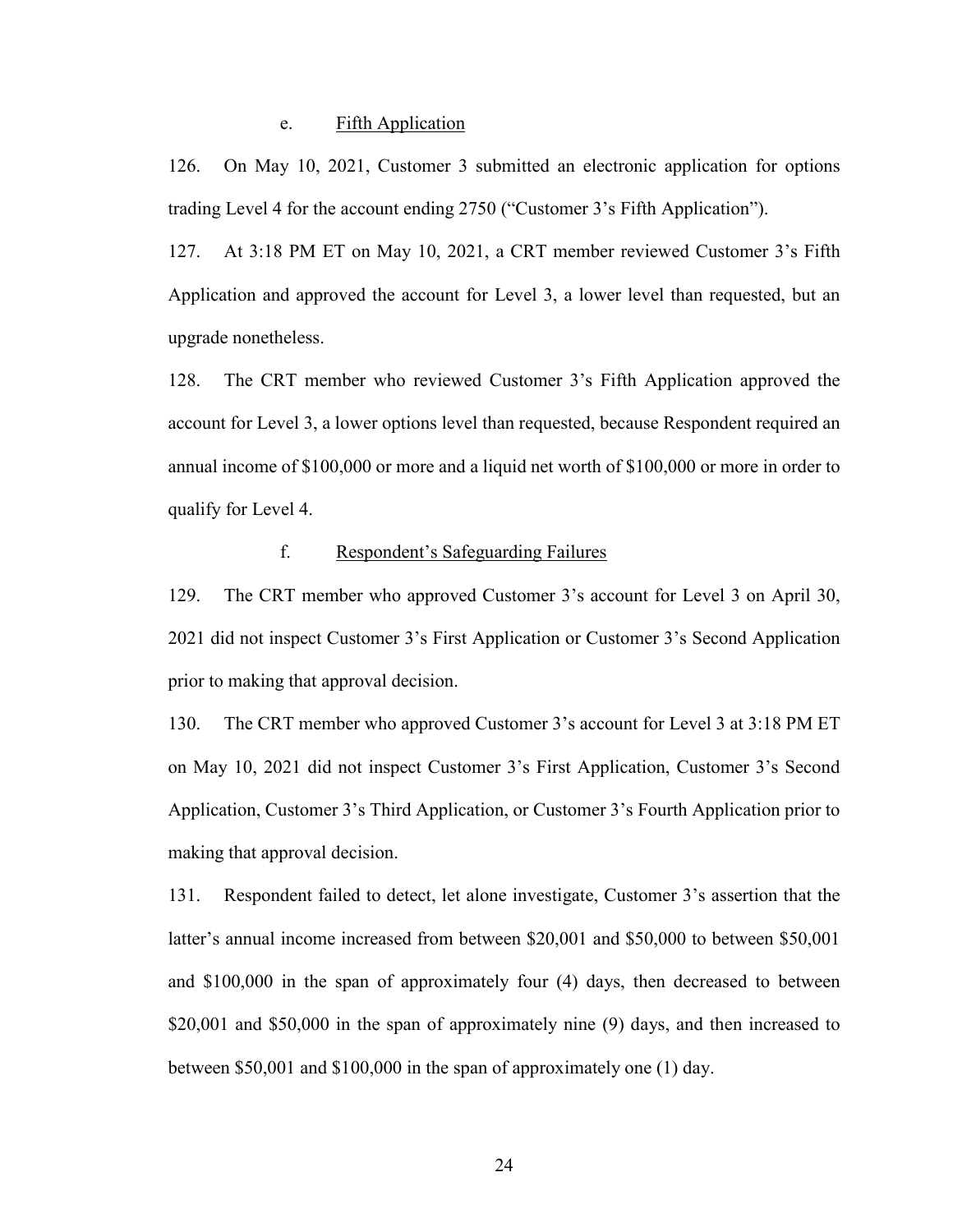132. Respondent failed to detect, let alone investigate, Customer 3's assertion that the latter lost one (1) year of experience trading bonds.

133. Respondent failed to detect, let alone investigate, Customer 3's assertion that the latter gained two (2) years of experience trading bonds in the span of approximately thirteen (13) days.

134. Respondent failed to detect, let alone investigate, Customer 3's assertion that the latter gained two (2) years of experience trading equity options in the span of approximately fifteen (15) days.

135. Respondent failed to detect, let alone investigate, Customer 3's assertion that the latter gained two (2) years of experience trading index options in the span of approximately fifteen (15) days.

136. After Respondent approved the account ending 2750 for Level 3, Customer 3 went on to place trade orders for options in Nokia Corporation ("NOK"), one of a handful of popular stocks that have recently come to be known as "meme stocks."

137. Customer 3 used the account ending 2750 to place a purchase order for a call option on NOK stock, which settled on October 7, 2021.

138. Customer 3 used the account ending 2750 to place a purchase order for a put option on NOK stock, which settled on October 21, 2021.

139. Customer 3 used the account ending 2750 to place two purchase orders for call options on NOK stock, both of which settled on October 22, 2021.

140. Customer 3 used the account ending 2750 to place a purchase order for a put option on NOK stock, which settled on October 22, 2021.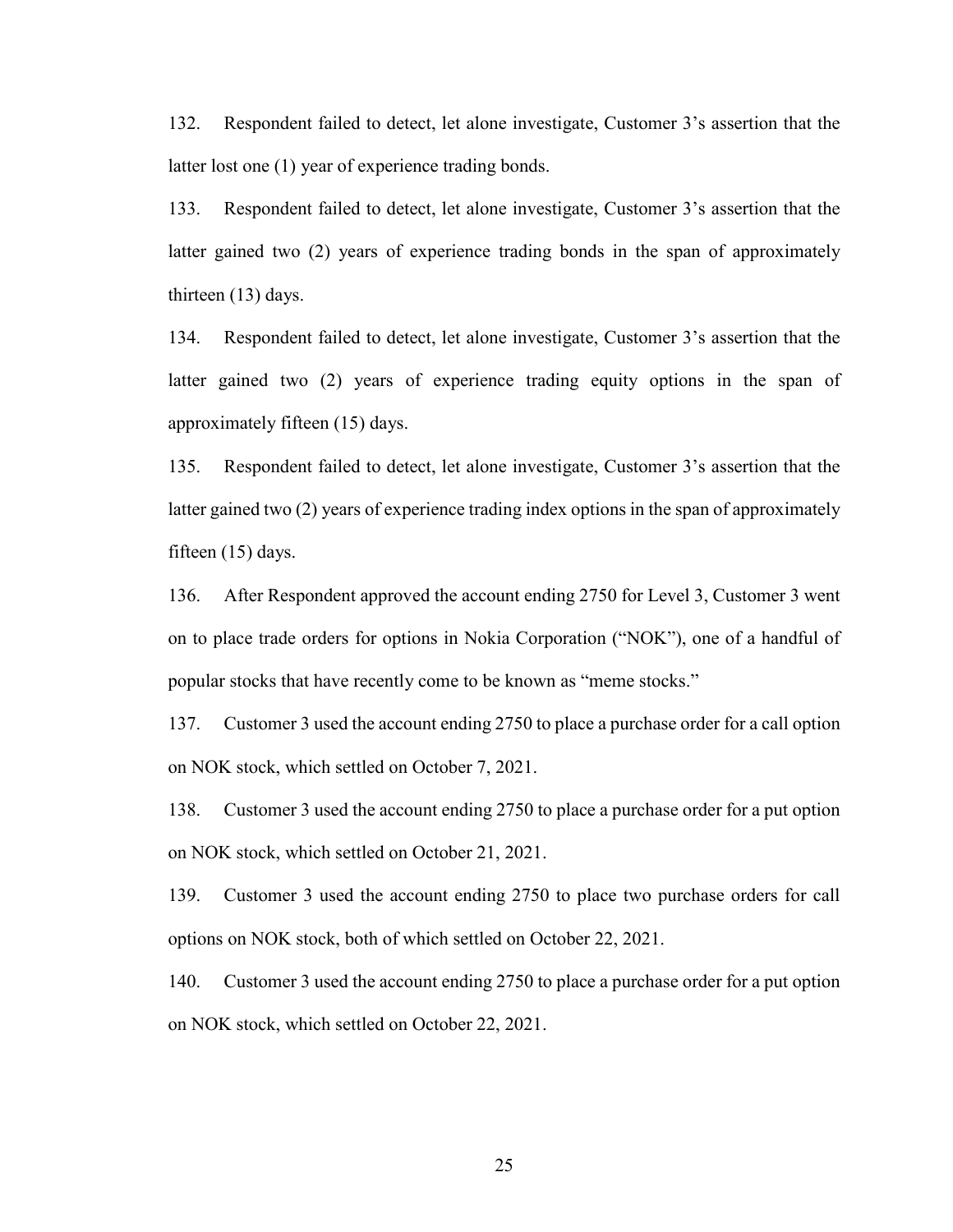### **iv. Customer 4**

141. Customer 4 is an individual who resided in Massachusetts during the Relevant Time Period.

142. Customer 4 had a retail brokerage account ending 2611 with Respondent during the Relevant Time Period.

## a. First Application

143. On March 10, 2021, Customer 4 submitted an electronic application for options trading Level 2 for the account ending 2611 ("Customer 4's First Application").

144. On March 12, 2021, a CRT member reviewed Customer 4's First Application and approved the account for Level 1, a lower level than requested.

145. The CRT member who reviewed Customer 4's First Application approved the account for a lower options level than requested because Respondent required a net worth of \$50,000 or more and a liquid net worth of \$50,000 or more in order to qualify for Level 2.

#### b. Second Application

146. On March 26, 2021, Customer 4 submitted an electronic application for options trading Level 2 for the account ending 2611 ("Customer 4's Second Application").

147. On March 26, 2021, a CRT member reviewed Customer 4's Second Application and denied the account for an options level upgrade.

148. The CRT member who reviewed Customer 4's Second Application denied the requested options level upgrade because Respondent required a net worth of \$50,000 or more and a liquid net worth of \$50,000 or more in order to qualify for Level 2.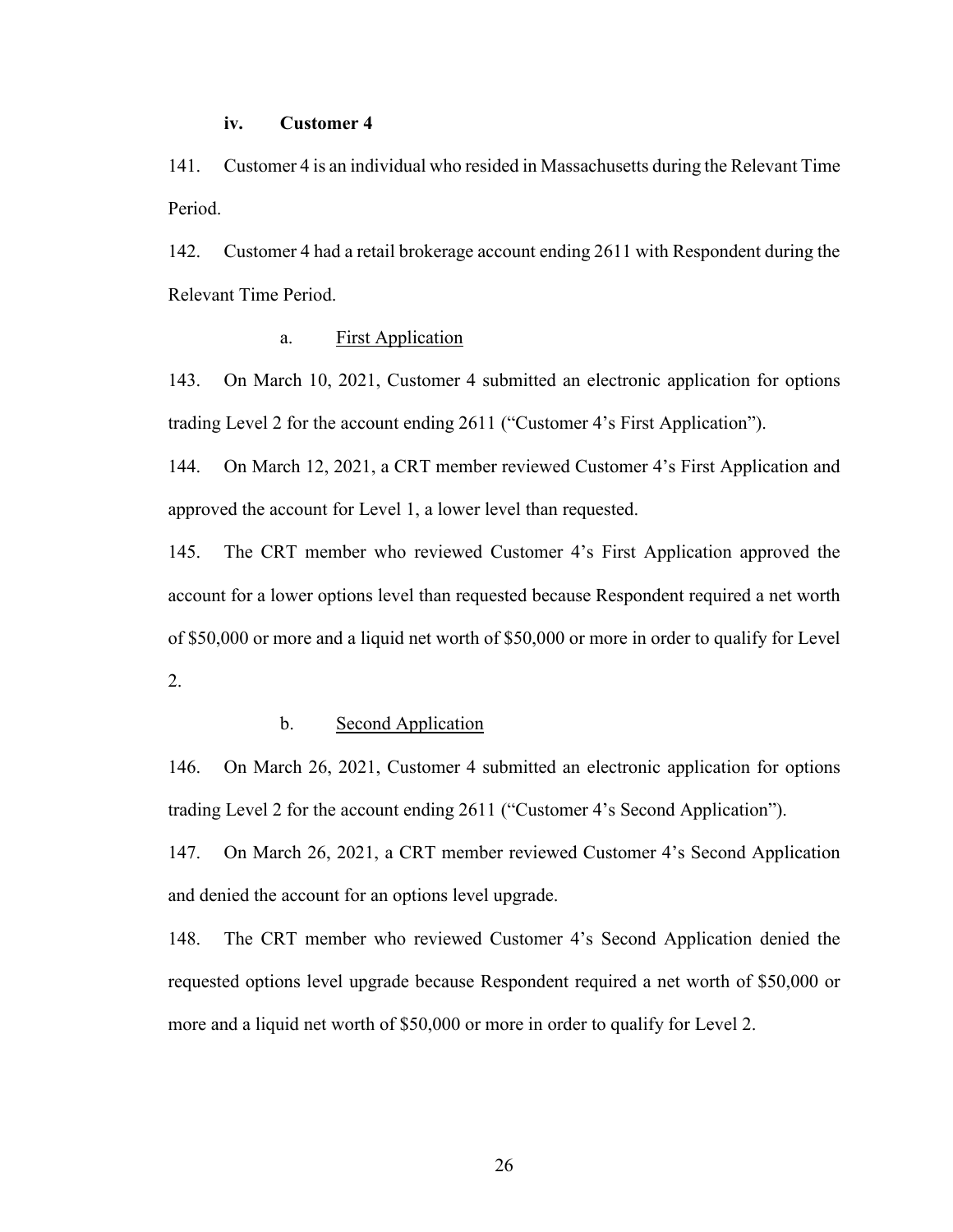#### c. Third Application

149. On March 29, 2021, Customer 4 submitted an electronic application for margin trading and for options trading Level 3 for the account ending 2611 ("Customer 4's Third Application").

150. At 7:18 AM ET on March 30, 2021, a CRT member reviewed Customer 4's Third Application and denied the account for an options level upgrade.

151. The CRT member who reviewed Customer 4's Third Application denied the requested options level upgrade because Respondent required a net worth of \$50,000 or more and a liquid net worth of \$50,000 or more just in order to qualify for Level 2.

## d. Fourth Application

152. On March 30, 2021, Customer 4 submitted an electronic application for margin trading and for options trading Level 3 for the account ending 2611 ("Customer 4's Fourth Application").

153. At 10:15 PM ET on March 30, 2021, a CRT member reviewed Customer 4's Fourth Application and denied the account for an options level upgrade.

154. The CRT member who reviewed Customer 4's Fourth Application denied the requested options level upgrade because Respondent required a net worth of \$50,000 or more and a liquid net worth of \$50,000 or more just in order to qualify for Level 2.

#### e. Fifth Application

155. On March 31, 2021, Customer 4 submitted an electronic application for options trading Level 2 for the account ending 2611 ("Customer 4's Fifth Application").

156. At 2:18 PM ET on March 31, 2021, a CRT member reviewed Customer 4's Fifth Application and denied the account for an options level upgrade.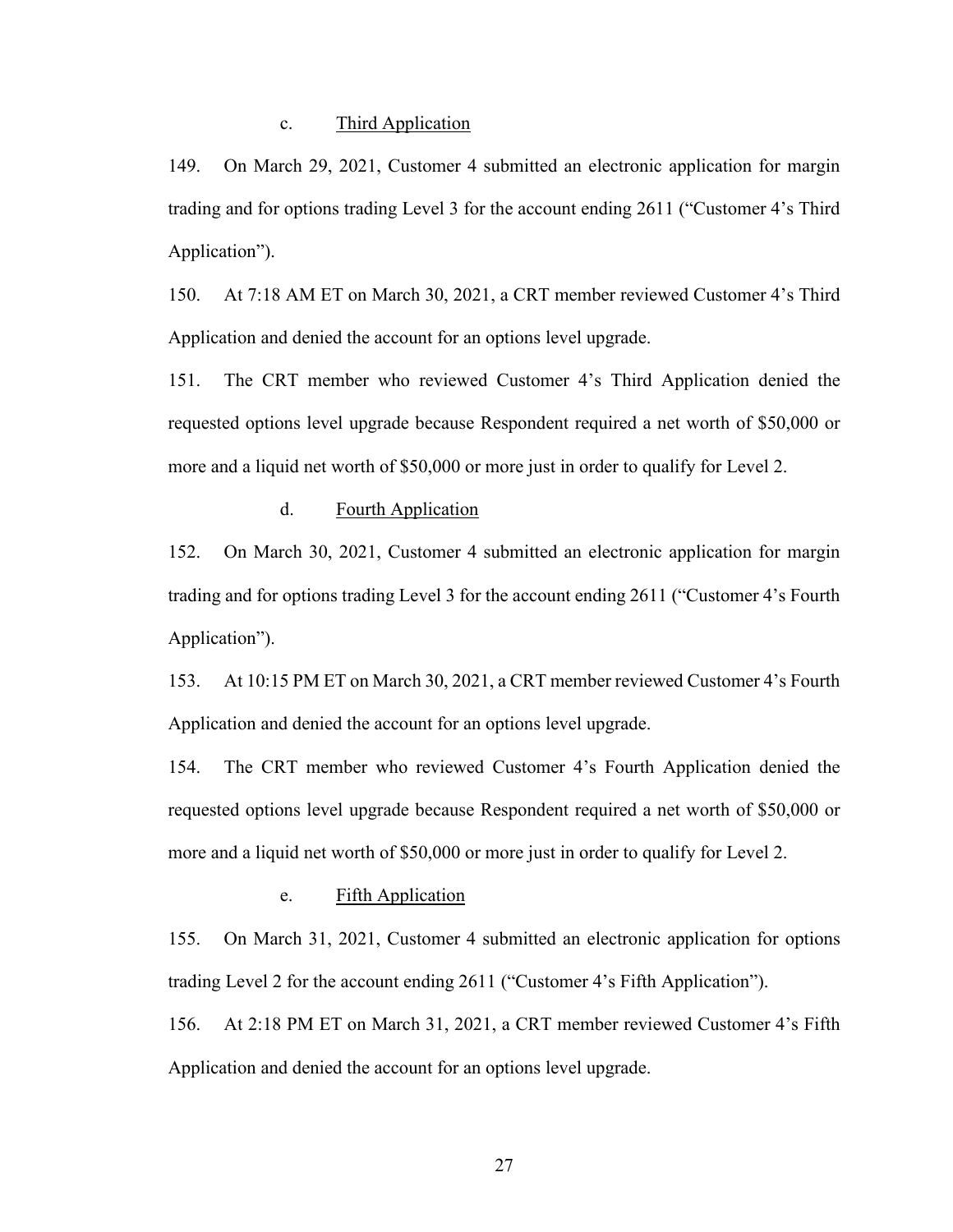157. The CRT member who reviewed Customer 4's Fifth Application denied the requested options level upgrade because Respondent required a net worth of \$50,000 or more and a liquid net worth of \$50,000 or more in order to qualify for Level 2.

#### f. Sixth Application

158. On March 31, 2021, Customer 4 submitted an electronic application for options trading Level 2 for the account ending 2611 ("Customer 4's Sixth Application").

159. At 10:59 PM ET on March 31, 2021, a CRT member reviewed Customer 4's Sixth Application and denied the account for an options level upgrade.

160. The CRT member who reviewed Customer 4's Sixth Application denied the requested options level upgrade because Respondent required a net worth of \$50,000 or more and a liquid net worth of \$50,000 or more in order to qualify for Level 2.

#### g. Seventh Application

161. On April 1, 2021, Customer 4 submitted an electronic application for options trading Level 2 for the account ending 2611 ("Customer 4's Seventh Application").

162. At 9:51 AM ET on April 1, 2021, a CRT member reviewed Customer 4's Seventh Application and denied the account for an options level upgrade.

163. The CRT member who reviewed Customer 4's Seventh Application denied the requested options level upgrade because Respondent required a net worth of \$50,000 or more and a liquid net worth of \$50,000 or more in order to qualify for Level 2.

#### h. Eighth Application

164. On April 1, 2021, Customer 4 submitted an electronic application for options trading Level 2 for the account ending 2611 ("Customer 4's Eighth Application").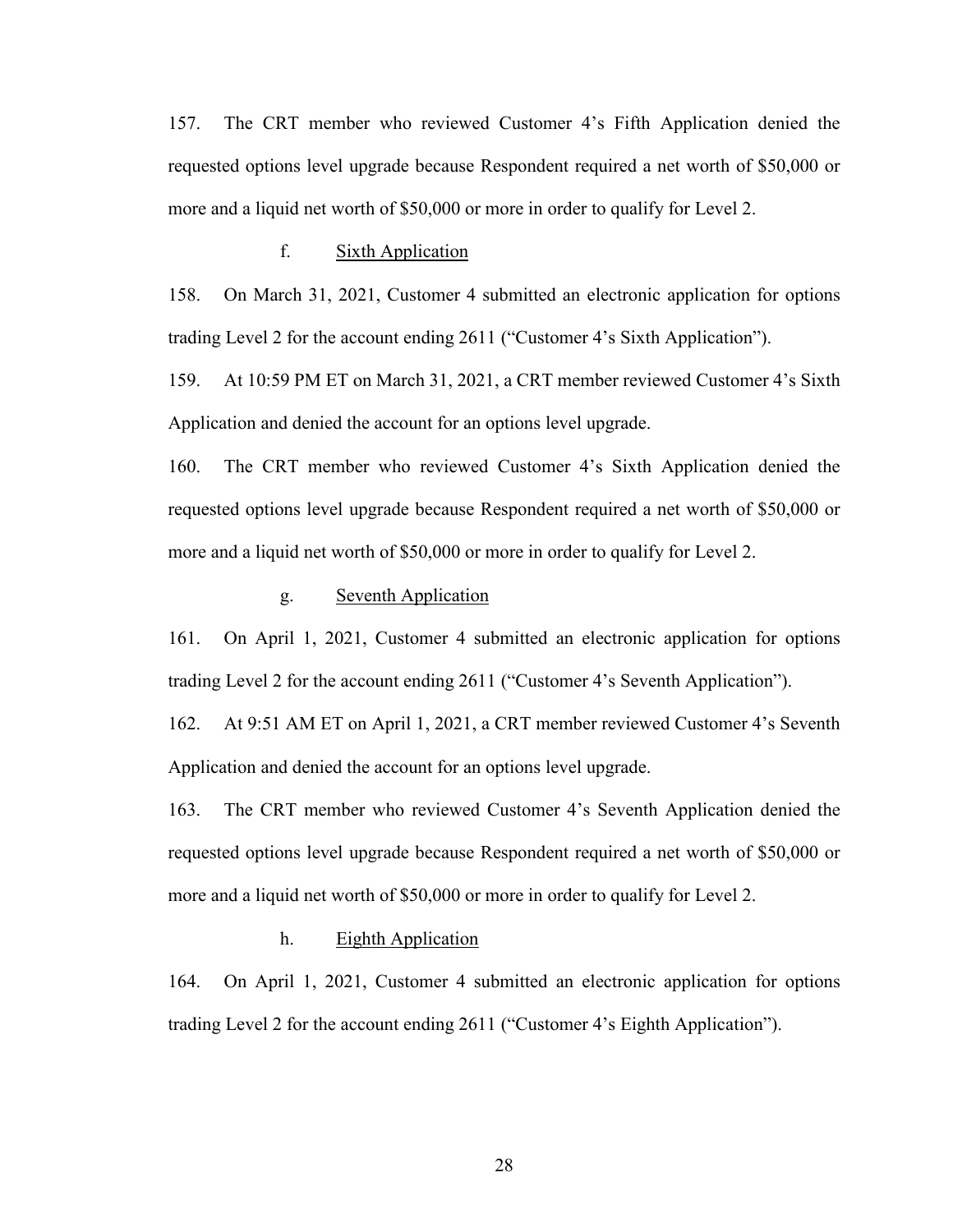165. At 12:19 PM ET on April 1, 2021, a CRT member reviewed Customer 4's Eighth Application and denied the account for an options level upgrade.

166. The CRT member who reviewed Customer 4's Eighth Application denied the requested options level upgrade because Respondent required a net worth of \$50,000 or more and a liquid net worth of \$50,000 or more in order to qualify for Level 2.

#### *i*. Ninth Application

167. On April 1, 2021, Customer 4 submitted an electronic application for options trading Level 3 for the account ending 2611 ("Customer 4's Ninth Application").

168. At 3:29 PM ET on April 1, 2021, a CRT member reviewed Customer 4's Ninth Application and denied the account for an options level upgrade.

169. The CRT member who reviewed Customer 4's Ninth Application denied the requested options level upgrade because Respondent required a net worth of \$50,000 or more and a liquid net worth of \$50,000 or more just in order to qualify for Level 2.

#### j. Tenth Application

170. On April 2, 2021, Customer 4 submitted an electronic application for options trading Level 3 for the account ending 2611 ("Customer 4's Tenth Application").

171. On April 2, 2021, a CRT member reviewed Customer 4's Tenth Application and denied the account for an options level upgrade.

172. The CRT member who reviewed Customer 4's Tenth Application denied the requested options level upgrade because Respondent required a net worth of \$50,000 or more and a liquid net worth of \$50,000 or more just in order to qualify for Level 2.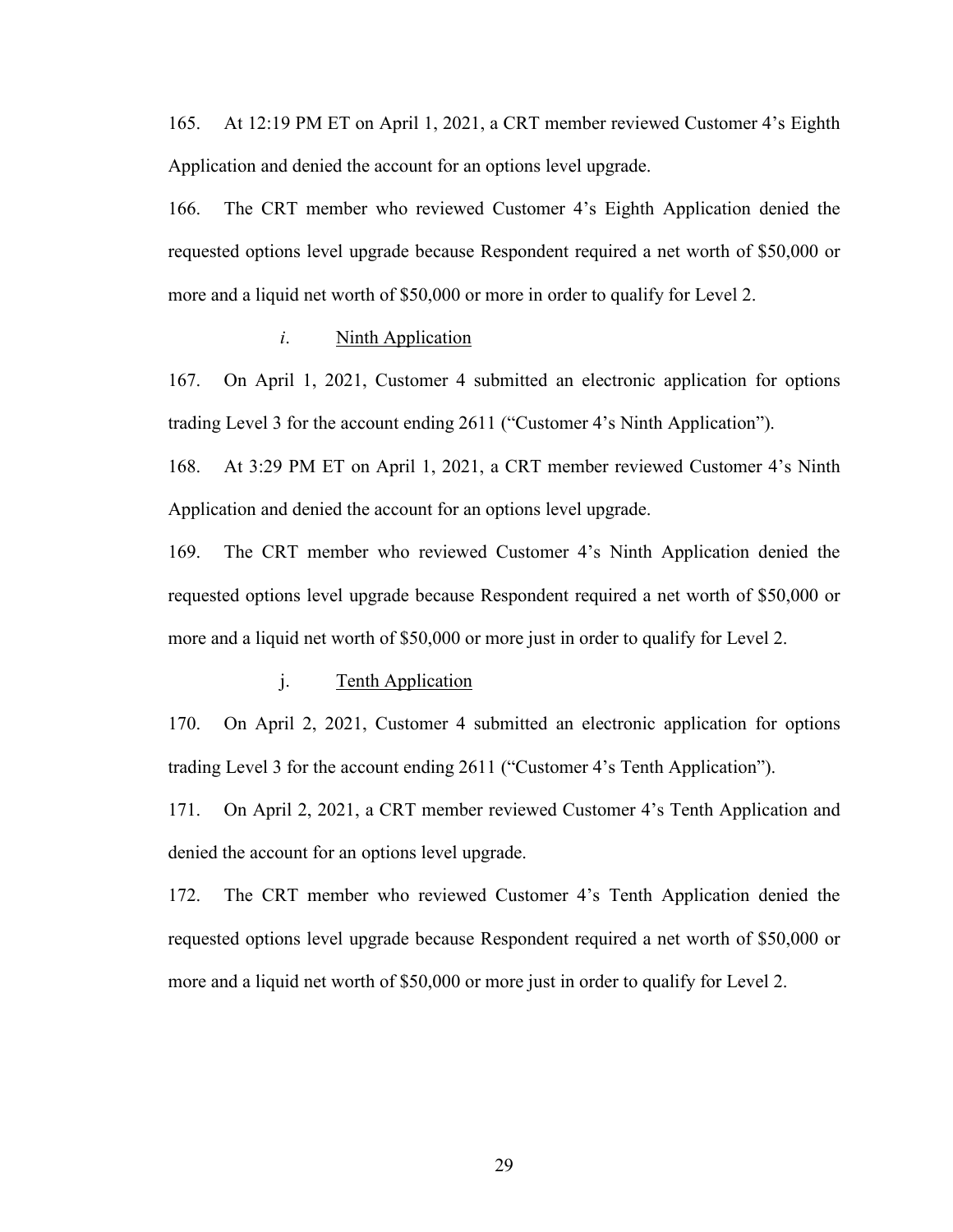#### k. Eleventh Application

173. On April 3, 2021, Customer 4 submitted an electronic application for options trading Level 2 for the account ending 2611 ("Customer 4's Eleventh Application").

174. On April 3, 2021, a CRT member reviewed Customer 4's Eleventh Application and denied the account for an options level upgrade.

175. The CRT member who reviewed Customer 4's Eleventh Application denied the requested options level upgrade because Respondent required a net worth of \$50,000 or more and a liquid net worth of \$50,000 or more in order to qualify for Level 2.

#### *l*. Twelfth Application

176. On April 4, 2021, Customer 4 submitted an electronic application for options trading Level 3 for the account ending 2611 ("Customer 4's Twelfth Application").

177. On April 4, 2021, a CRT member reviewed Customer 4's Twelfth Application and denied the account for an options level upgrade.

178. The CRT member who reviewed Customer 4's Twelfth Application denied the requested options level upgrade because Respondent required a net worth of \$50,000 or more and a liquid net worth of \$50,000 or more just in order to qualify for Level 2.

#### m. Thirteenth Application

179. On April 4, 2021, Customer 4 submitted an electronic application for options trading Level 3 for the account ending 2611 ("Customer 4's Thirteenth Application").

180. On April 5, 2021, a CRT member reviewed Customer 4's Thirteenth Application and approved the account for Level 2, a lower level than requested, but an upgrade nonetheless.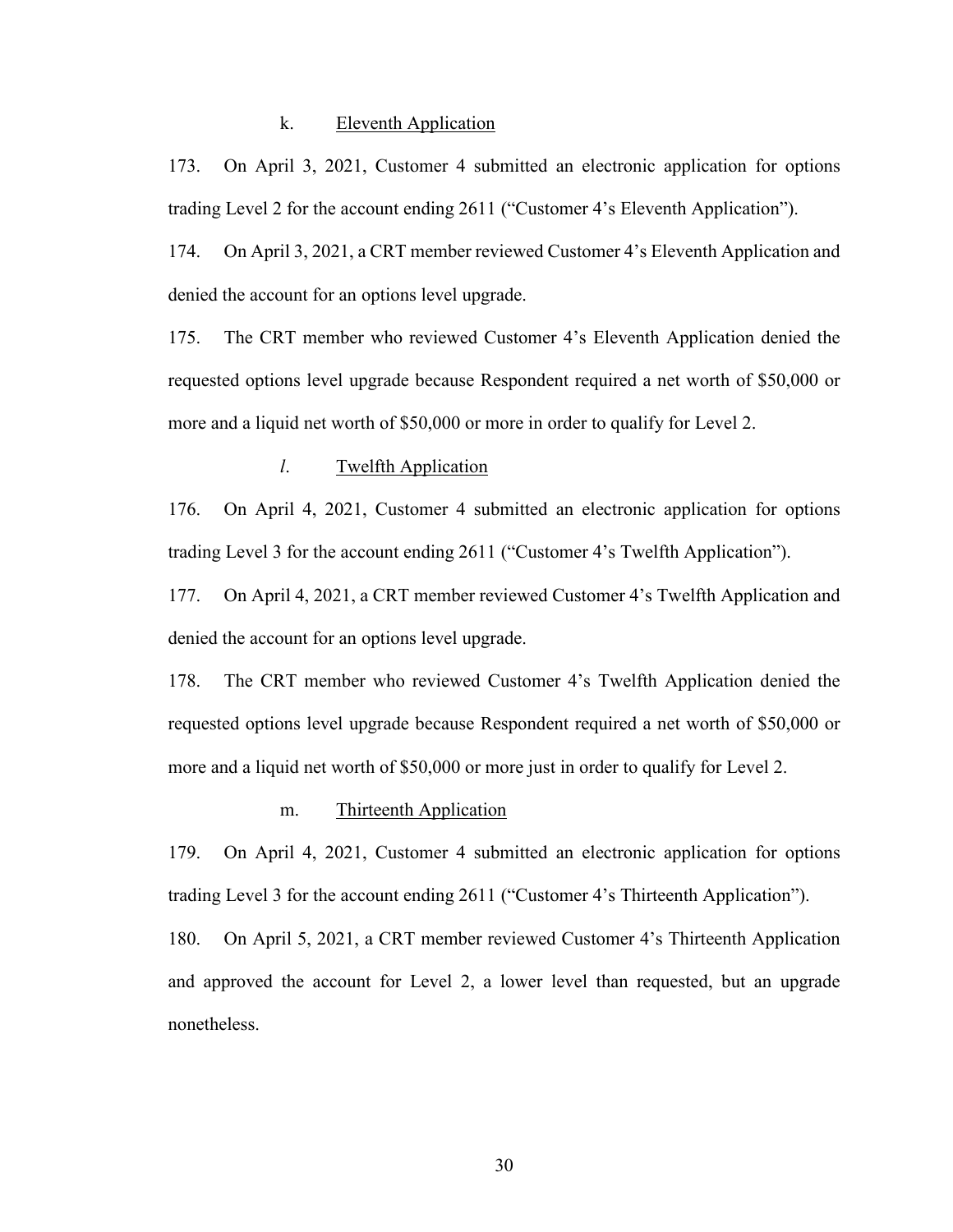181. The CRT member who reviewed Customer 4's Thirteenth Application approved the account for a lower options level than requested because Respondent required a net worth of \$100,000 or more in order to qualify for Level 3.

#### n. Respondent's Safeguarding Failures

182. Respondent allowed Customer 4's account ending 2611 to submit thirteen (13) electronic options applications in the span of less than a month, eleven (11) of which the account submitted in the span of less than a week.

183. Respondent allowed Customer 4's account ending 2611 to submit one (1) or more electronic options applications per day for seven (7) days in a row.

184. The CRT member who approved Customer 4's account for Level 2 on April 5, 2021 did not inspect Customer 4's First Application, Customer 4's Second Application, Customer 4's Third Application, Customer 4's Fourth Application, Customer 4's Fifth Application, Customer 4's Sixth Application, Customer 4's Seventh Application, Customer 4's Eighth Application, Customer 4's Ninth Application, Customer 4's Tenth Application, Customer 4's Eleventh Application, or Customer 4's Twelfth Application prior to making that approval decision.

185. Respondent failed to detect, let alone investigate, Customer 4's assertion that the latter's job title changed from "Scientist" to "CEO" less than a day after Respondent denied the account ending 2611 for an options level upgrade.

186. Respondent failed to detect, let alone investigate, Customer 4's assertion that the latter gained, and also lost, years of experience trading stocks in the span of approximately twenty-five (25) days.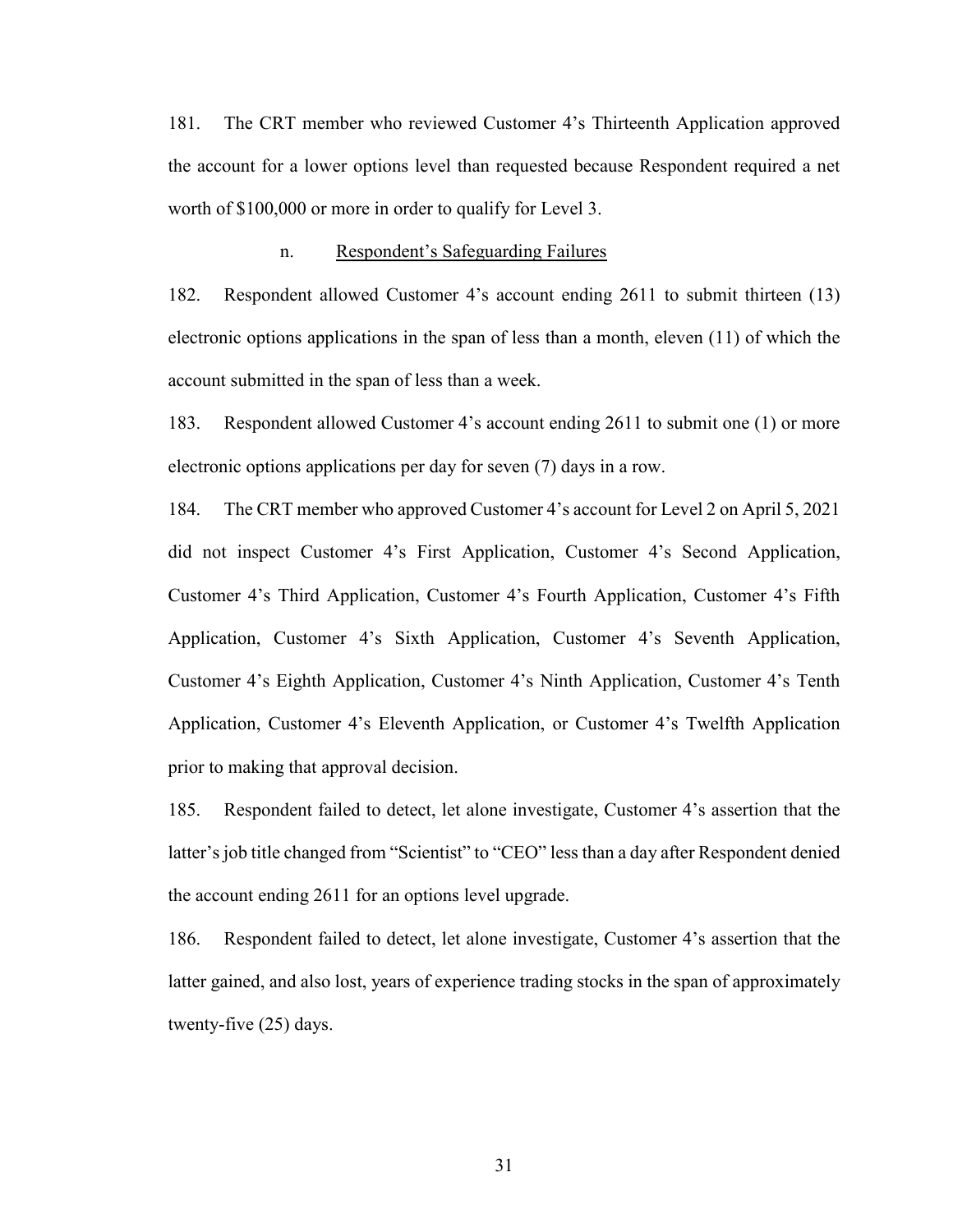187. Respondent failed to detect, let alone investigate, Customer 4's assertion that the latter gained, and also lost, years of experience trading bonds in the span of approximately twenty-five (25) days.

188. Respondent failed to detect, let alone investigate, Customer 4's assertion that the latter gained, and also lost, years of experience trading futures in the span of approximately twenty-five (25) days.

189. Respondent failed to detect, let alone investigate, Customer 4's assertion that the latter gained, and also lost, years of experience trading equity options in the span of approximately twenty-five (25) days.

190. Respondent failed to detect, let alone investigate, Customer 4's assertion that the latter gained, and also lost, years of experience trading index options in the span of approximately twenty-five (25) days.

191. After Respondent approved the account ending 2611 for Level 2, Customer 4 went on to place trade orders for options in several meme stocks.

192. Customer 4 used the account ending 2611 to place a purchase order for a call option on BlackBerry Limited ("BB") stock, which settled on June 2, 2021.

193. Customer 4 used the account ending 2611 to place a purchase order for a put option on AMC Entertainment Holdings, Inc. ("AMC") stock, which settled on June 3, 2021.

194. Customer 4 used the account ending 2611 to place a purchase order for a call option on NOK stock, which settled on June 4, 2021.

195. Customer 4 used the account ending 2611 to place a purchase order for a call option on BB stock, which settled on June 15, 2021.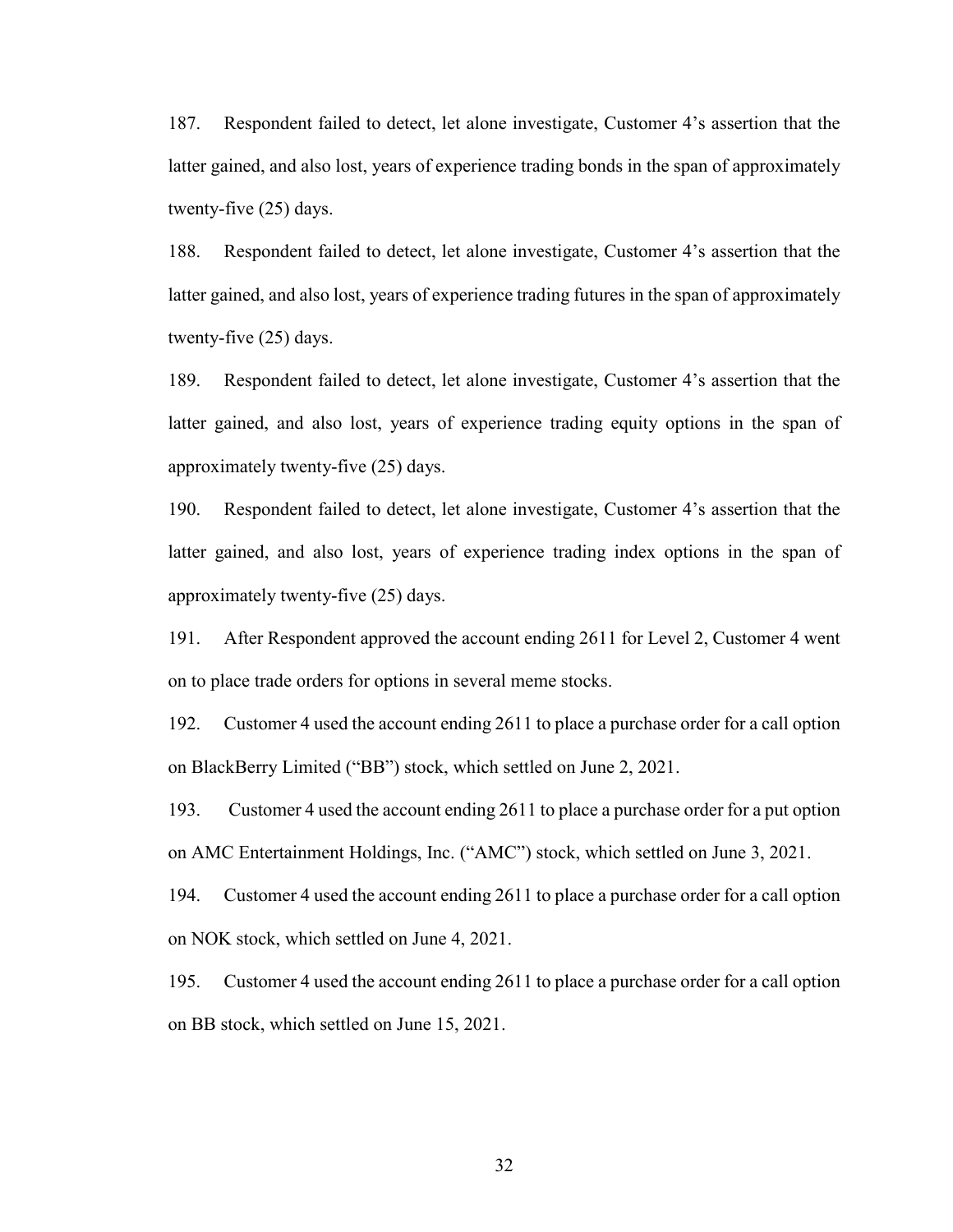## **D. Contrary to Its President's Attestations, Respondent Failed to Implement Policies Designed to Ensure that Its Retail Brokerage Account Customers Met the Applicable Minimum Equity Requirement Prior to Being Approved for Margin Trading.**

## **i. FINRA Rule 3130 Certifications**

196. On March 28, 2020, and pursuant to FINRA Rule 3130, Respondent's President

signed a certification form stating that Respondent had in place processes to:

A) establish, maintain and review policies and procedures reasonably designed to achieve compliance with applicable FINRA rules, [Municipal Securities Rulemaking Board ("MSRB")] [r]ules and federal securities laws and regulations;

B) modify such policies and procedures as business, regulatory and legislative changes and events dictate; and

C) *test the effectiveness of such policies and procedures on a periodic basis*, the timing and extent of which is reasonably designed to ensure continuing compliance with FINRA rules, MSRB rules and federal securities laws and regulations.

(Emphasis added).

197. Given Respondent's failure to enforce the Provision, Respondent's testing of the

effectiveness of its policies and procedures was clearly inadequate.

198. On March 28, 2021, Respondent's President again signed a FINRA Rule 3130 certification form attesting to the adequacy of the firm's compliance structure; this certification form featured language identical to that of the March 28, 2020 certification form.

## **ii. FINRA Rule 4210 Margin Requirements**

199. FINRA Rule 4210(b) states that member firms must require customers to deposit a certain minimum dollar amount, in the form of cash and/or securities, in a brokerage account before the firm will grant margin trading approval.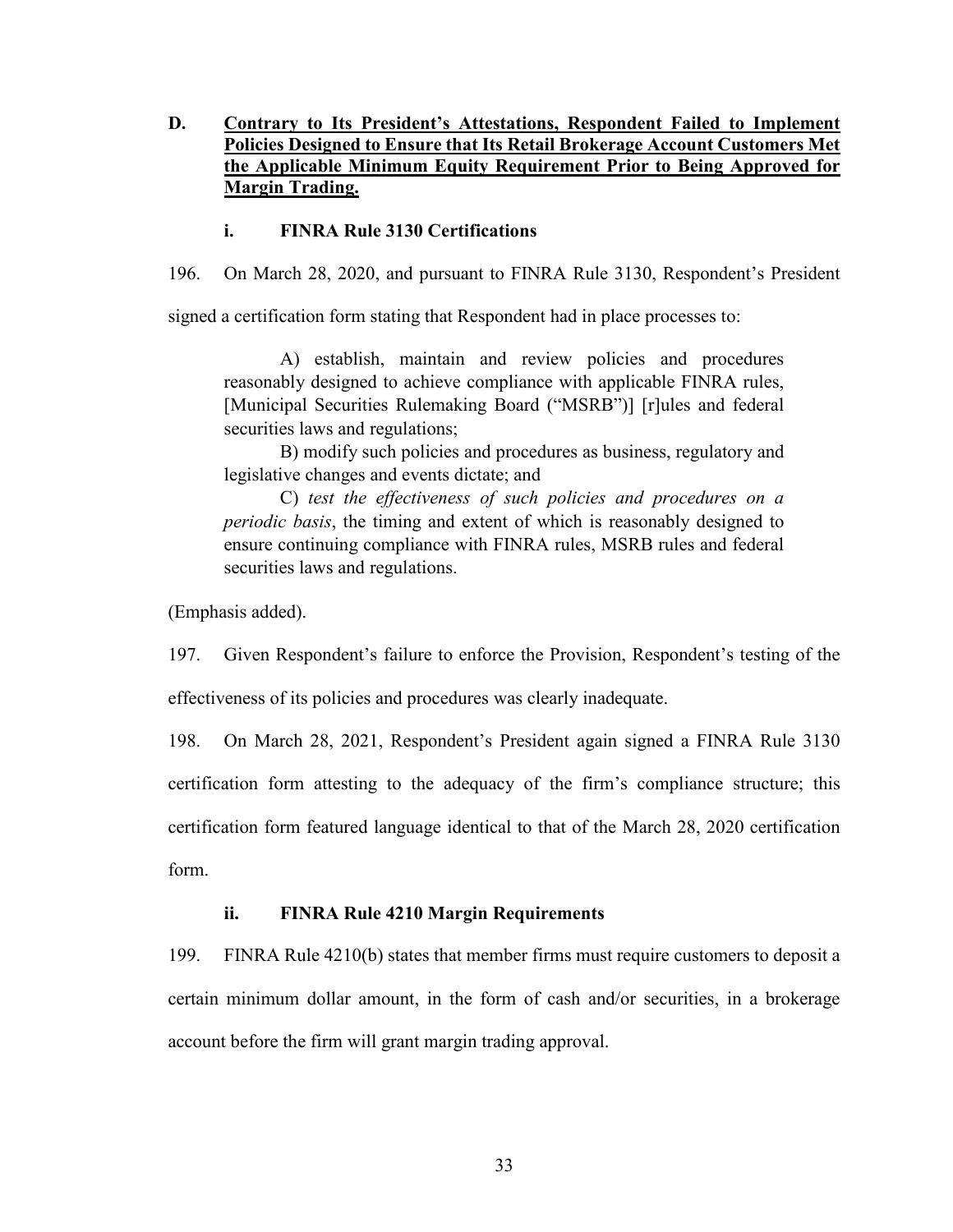200. FINRA Rule 4210(b)(4) sets the initial minimum equity requirement at \$25,000 for any customer who meets the rule's definition of a "pattern day trader."

201. FINRA Rule  $4210(f)(8)(B)(ii)$  defines a "pattern day trader" as:

[A]ny customer who executes four or more day trades within five business days. However, if the number of day trades is 6 percent or less of total trades for the five business day period, the customer will not be considered a pattern day trader . . . .

202. Respondent's written Margin Account Approval policy, as it existed during the Relevant Time Period, included no mention of pattern day traders.

203. Respondent's written Margin Account Approval policy, as it existed during the Relevant Time Period, did not require CRT members to determine whether a retail brokerage account met the applicable FINRA Rule 4210 minimum equity requirement prior to approving that customer for margin trading.

204. Respondent has never instructed CRT members, either through training materials or verbal directions from supervisors, to assess whether a retail brokerage customer qualified as a pattern day trader prior to approving that customer for margin trading.

205. Respondent has never instructed CRT members, either through training materials or verbal directions from supervisors, to determine whether a retail brokerage account met the applicable FINRA Rule 4210 minimum equity requirement prior to approving that customer for margin trading.

## **E. Respondent's Options and Margin Compliance Policies and Procedures Continue to Lack Reasonable Safeguards.**

206. As of the date of this Complaint, Respondent still allows a retail brokerage account that has been denied for options trading to reapply that very same day, just so long as the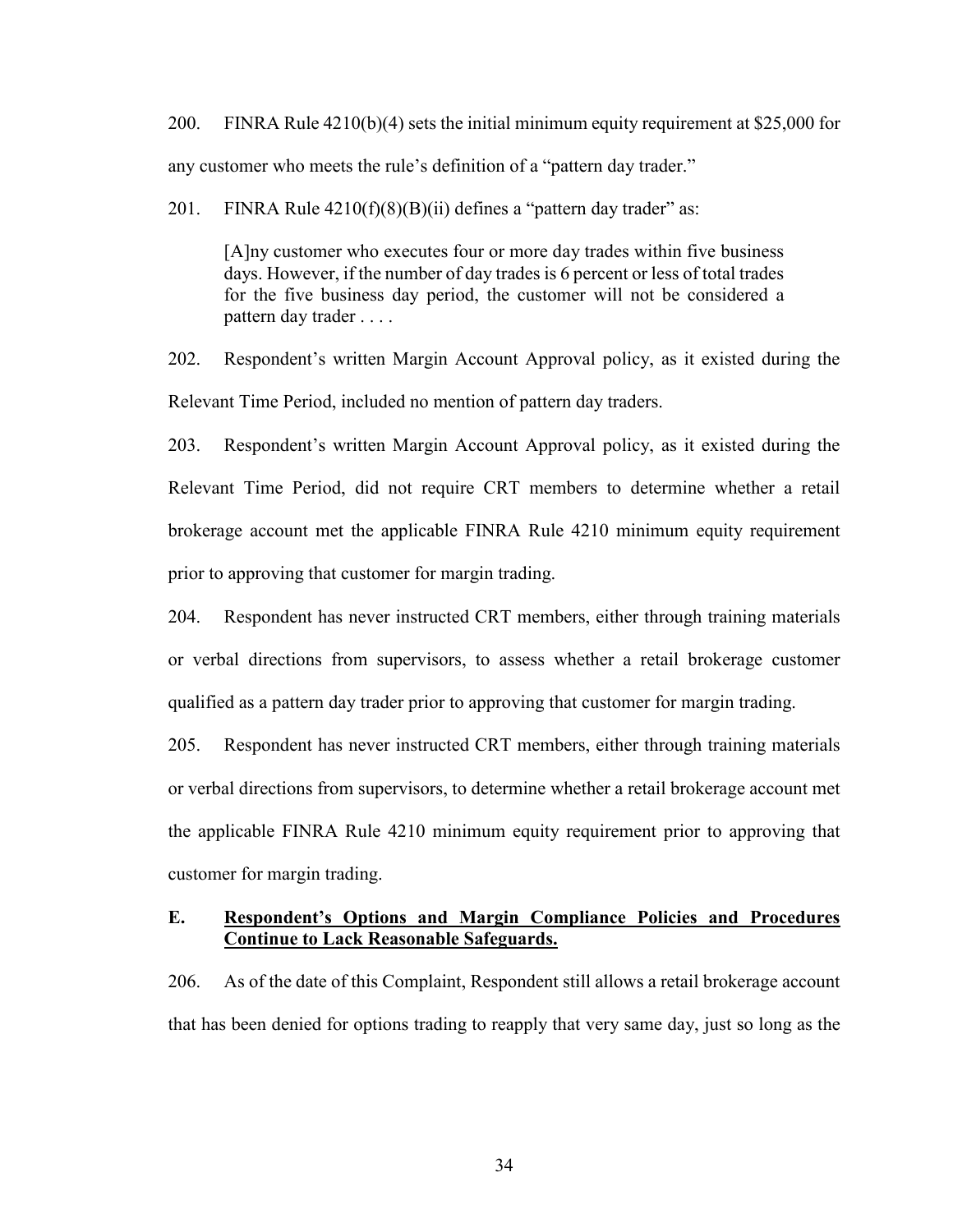subsequent application would not be the third application that the account has submitted within the prior sixty (60) days.

207. As of the date of this Complaint, Respondent does not limit how frequently a retail brokerage account may submit paper options applications.

208. As of the date of this Complaint, Respondent does not limit how frequently a retail brokerage account may submit electronic margin applications.

209. As of the date of this Complaint, Respondent does not limit how frequently a retail brokerage account may submit paper margin applications.

210. As of the date of this Complaint, Respondent does not require CRT members to review existing customer data on file or prior applications before approving a retail brokerage account for options and/or margin trading.

#### **VII. VIOLATIONS OF LAW**

### **Count I - Mass. Gen. Laws c. 110A, § 204(a)(2)(G)**

211. Section 204 of the Act provides:

The [S]ecretary may by order impose an administrative fine or censure or deny, suspend, or revoke any registration or take any other appropriate action if he finds (1) that the order is in the public interest and (2) that the .  $\ldots$  registrant  $\ldots$  :—

. . . .

(G) has engaged in any unethical or dishonest conduct or practices in the securities . . . business . . . .

Mass. Gen. Laws c. 110A, § 204(a)(2)(G).

212. The Enforcement Section restates and incorporates the allegations of fact set forth in Sections IV through VI, inclusive, above.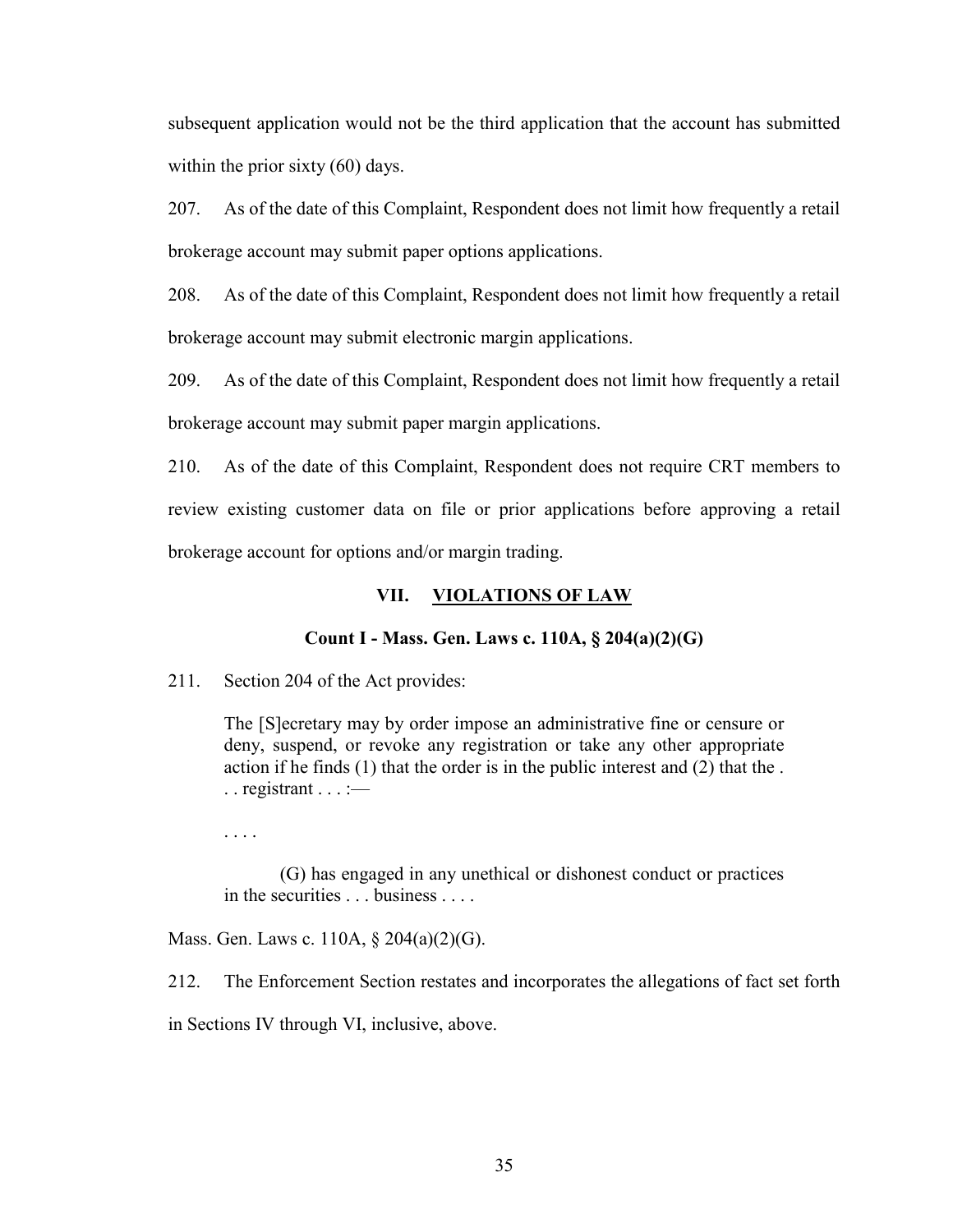213. Respondent's acts and practices, as described above, constitute multiple violations of Section 204(a)(2)(G) of the Act.

#### **Count II - Mass. Gen. Laws c. 110A, § 204(a)(2)(J)**

214. Section 204 of the Act provides:

The [S]ecretary may by order deny, suspend, or revoke any registration if he finds (1) that the order is in the public interest and (2) that the . . . registrant

(J) has failed reasonably to supervise agents, investment adviser representatives or other employees to assure compliance with [the Act] . . .

*Id.* § 204(a)(2)(J).

.

215. Section 12.203 of the Regulations provides:

Each broker-dealer [registered with the Division] must comply with the supervision requirements set forth in the FINRA member conduct rules.

950 Code Mass. Regs. 12.203(3)(a).

216. The Enforcement Section restates and incorporates the allegations of fact set forth

in Sections IV through VI, inclusive, above.

217. Respondent's acts and practices, as described above, constitute multiple violations

of Section  $204(a)(2)(J)$  of the Act.

#### **VIII. STATUTORY BASIS FOR RELIEF**

Section 407A of the Act provides:

If the [S]ecretary determines, after notice and opportunity for hearing, that any person has engaged in or is about to engage in any act or practice constituting a violation of any provision of [the Act] or any rule or order issued thereunder, he may order such person to cease and desist from such unlawful act or practice and may take such affirmative action, including the imposition of an administrative fine, the issuance of an order for an accounting, disgorgement or rescission or any other such relief as in his judgment may be necessary to carry out the purposes of [the Act].

Mass. Gen. Laws c. 110A*,* § 407A(a).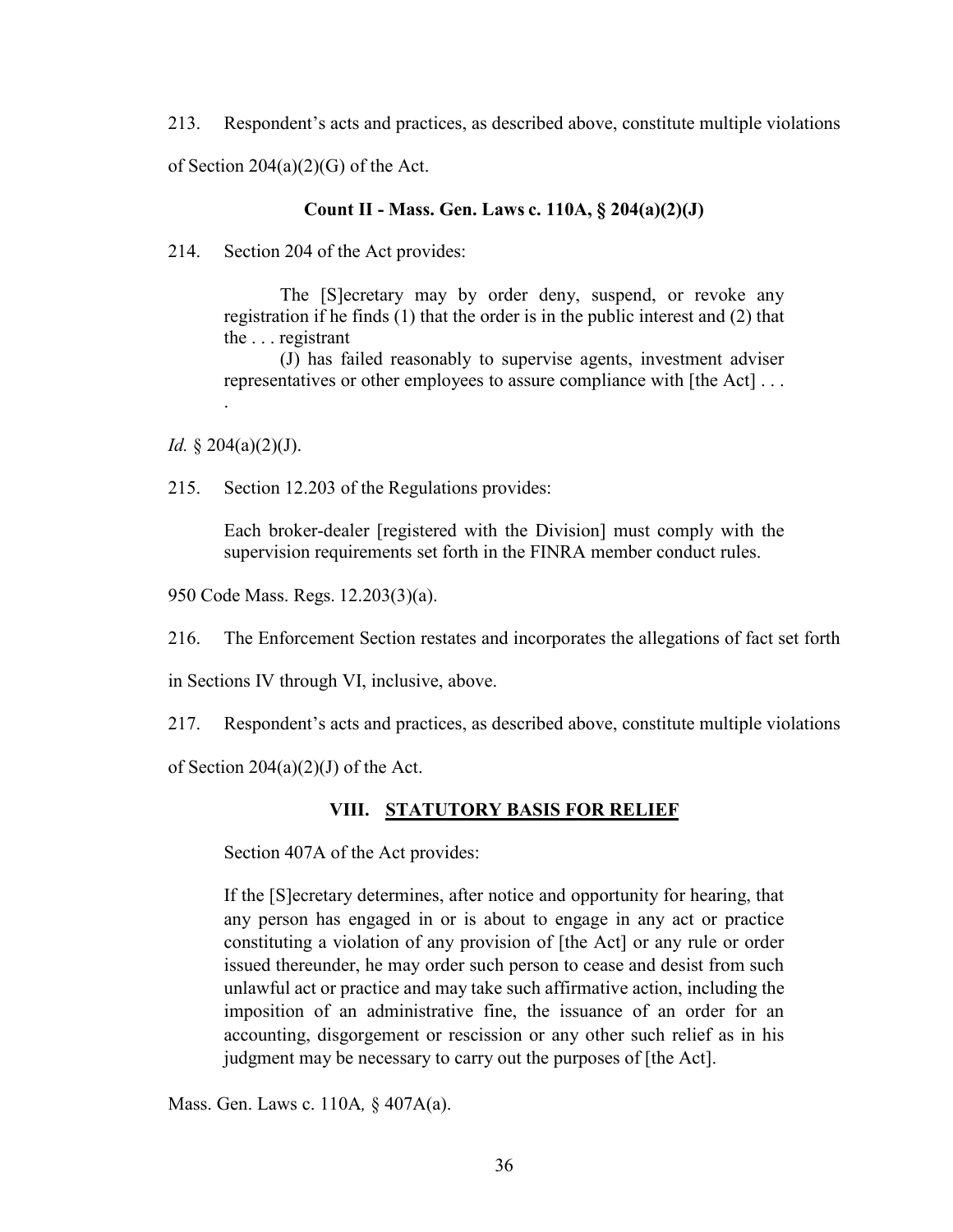## **IX. PUBLIC INTEREST**

For any and all of the reasons set forth above, it is in the public interest and will protect Massachusetts investors for the Director of the Division to enter an order finding that the relief requested below is "necessary or appropriate in the public interest or for the protection of investors and consistent with the purposes fairly intended by the policy and provisions of [the Act]." *Id.* § 412(b).

### **X. RELIEF REQUESTED**

The Enforcement Section requests that an order be entered:

A. Finding as fact all allegations set forth in Sections IV through VI, inclusive, of this Complaint;

B. Concluding that Respondent violated the Act and the Regulations as alleged in Section VII of this Complaint;

C. Finding that all of the sanctions and remedies requested herein are in the public interest and necessary for the protection of Massachusetts investors;

D. Requiring Respondent to permanently cease and desist from further conduct in violation of the Act and the Regulations;

E. Censuring Respondent;

F. Requiring Respondent to retain an independent compliance consultant to review Respondent's relevant written supervisory policies and make appropriate recommendations for revisions;

G. Imposing an administrative fine upon Respondent in an amount and upon such terms and conditions as the Presiding Officer may determine; and